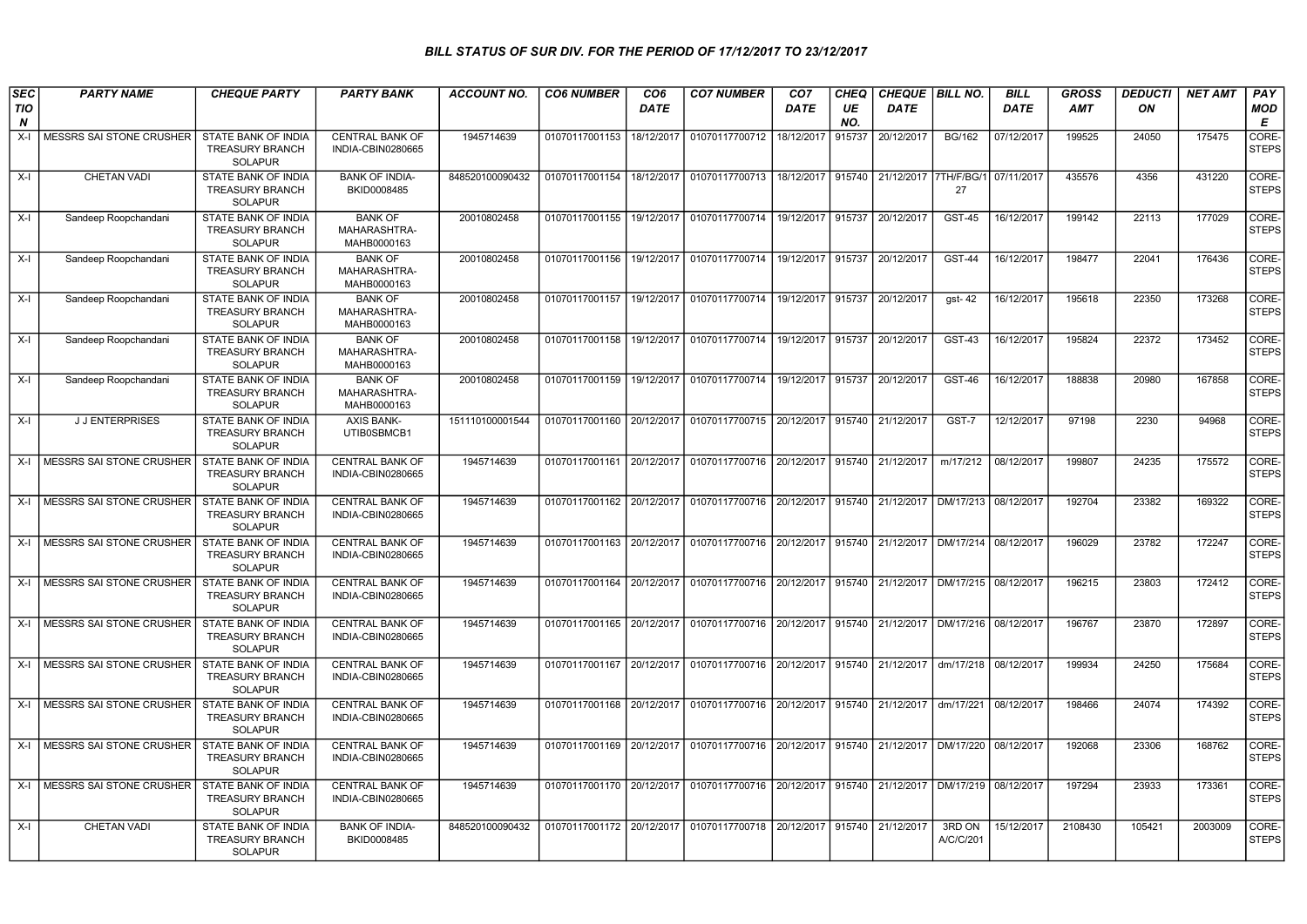| X-I    | MESSRS SAI STONE CRUSHER               | STATE BANK OF INDIA<br><b>TREASURY BRANCH</b><br><b>SOLAPUR</b>        | <b>CENTRAL BANK OF</b><br>INDIA-CBIN0280665 | 1945714639      |                | 01070117001173   20/12/2017   01070117700719   20/12/2017   915740   21/12/2017   dm/17/217 |                   |        |                              |                                  | 08/12/2017 | 197761  | 23989          | 173772  | CORE-<br><b>STEPS</b> |
|--------|----------------------------------------|------------------------------------------------------------------------|---------------------------------------------|-----------------|----------------|---------------------------------------------------------------------------------------------|-------------------|--------|------------------------------|----------------------------------|------------|---------|----------------|---------|-----------------------|
| $X-I$  | N.RAMAKRISHNA                          | STATE BANK OF INDIA<br><b>TREASURY BRANCH</b><br><b>SOLAPUR</b>        | <b>BANK OF INDIA-</b><br>BKID0001506        | 150630110000022 |                | 01070117001174 20/12/2017 01070117700720 20/12/2017 915740 21/12/2017                       |                   |        |                              | 9                                | 20/12/2017 | 3945245 | 433202         | 3512043 | CORE-<br><b>STEPS</b> |
| X-I    | MESSRS SUNIL<br><b>CONSTRUCTION</b>    | STATE BANK OF INDIA<br><b>TREASURY BRANCH</b><br><b>SOLAPUR</b>        | UNION BANK OF INDIA-<br>UBIN0547093         | 470901010000212 |                | 01070117001175 21/12/2017 01070117700721                                                    |                   |        | 21/12/2017 915742 22/12/2017 | 5TH ON<br>A/C/149                | 17/11/2017 | 167665  | 6756           | 160909  | CORE-<br><b>STEPS</b> |
| X-I    | YOJNA ELECTRICALS                      | STATE BANK OF INDIA<br><b>TREASURY BRANCH</b><br><b>SOLAPUR</b>        | ALLAHABAD BANK-<br>ALLA0210478              | 21192124554     |                | 01070117001176   21/12/2017   01070117700722   21/12/2017   915742   22/12/2017             |                   |        |                              | 5                                | 14/12/2017 | 98996   | 11682          | 87314   | CORE-<br><b>STEPS</b> |
|        | X-I   MESSRS SAI STONE CRUSHER         | STATE BANK OF INDIA<br><b>TREASURY BRANCH</b><br><b>SOLAPUR</b>        | <b>CENTRAL BANK OF</b><br>INDIA-CBIN0280665 | 1945714639      |                | 01070117001177 21/12/2017 01070117700723 21/12/2017 915742 22/12/2017 dm/17/222             |                   |        |                              |                                  | 16/12/2017 | 299206  | 21097          | 278109  | CORE-<br><b>STEPS</b> |
| X-I    | M/S SRINIVASA CONST                    | STATE BANK OF INDIA<br><b>TREASURY BRANCH</b><br><b>SOLAPUR</b>        | STATE BANK OF INDIA-<br>SBIN0014794         | 34632987733     |                | 01070117001179 21/12/2017 01070117700724 21/12/2017 915742 22/12/2017                       |                   |        |                              | <b>BG/171</b>                    | 18/12/2017 | 266691  | 33249          | 233442  | CORE-<br><b>STEPS</b> |
| X-I    | DATTATRAY SADASHIV YADAV               | STATE BANK OF INDIA<br><b>TREASURY BRANCH</b><br><b>SOLAPUR</b>        | <b>BANK OF INDIA-</b><br>BKID0000717        | 071730110000031 | 01070117001181 | 22/12/2017 01070117700726                                                                   | 22/12/2017        | 915742 | 22/12/2017                   | 03                               | 18/12/2017 | 1225543 | 135905         | 1089638 | CORE-<br><b>STEPS</b> |
| X-I    | RAVI B JANTE                           | STATE BANK OF INDIA<br><b>TREASURY BRANCH</b><br><b>SOLAPUR</b>        | <b>IDBI BANK LTD-</b><br>IBKL0000497        | 49735010000057  |                | 01070117001182 22/12/2017 01070117700727                                                    | 22/12/2017        | 915742 | 22/12/2017                   | 03                               | 21/12/2017 | 3132330 | 31790          | 3100540 | CORE-<br><b>STEPS</b> |
| X-II   | SHREE PHARMA                           | STATE BANK OF INDIA<br><b>TREASURY BRANCH</b><br><b>SOLAPUR</b>        | SBI-SBIN0003428                             | 32392260351     | 01070217006060 | 18/12/2017 01070217701951                                                                   | 18/12/2017 915734 |        | 19/12/2017 DP-189/189        |                                  | 15/12/2017 | 14310   | 0              | 14310   | CORE-<br><b>STEPS</b> |
| $X-II$ | EA TO DRM SUR FUEL                     | DIVISIONAL CASHIER(P)<br><b>SHOLAPUR</b>                               | SBI-SBIN0003072                             | 31529931961     | 01070217006061 | 18/12/2017 01070217701953                                                                   | 18/12/2017        | 915732 | 19/12/2017                   | 9155                             | 24/10/2017 | 10000   | $\mathsf 0$    | 10000   | <b>CASH</b>           |
| X-II   | SSE(C&W)SUR/MOB CRANE                  | DIVISIONAL CASHIER(P)<br><b>SHOLAPUR</b>                               | SBI-SBIN0003072                             | 31529931961     | 01070217006062 | 18/12/2017 01070217701953                                                                   | 18/12/2017        | 915732 | 19/12/2017 SUR/C&W/          | <b>RD.CRANE</b>                  | 09/12/2017 | 7000    | 0              | 7000    | CASH                  |
| $X-H$  | MESSRS SAI STONE CRUSHER               | STATE BANK OF INDIA<br><b>TREASURY BRANCH</b><br><b>SOLAPUR</b>        | <b>CENTRAL BANK OF</b><br>INDIA-CBIN0280665 | 1945714639      | 01070217006063 | 18/12/2017 01070217701952                                                                   | 18/12/2017 915734 |        | 19/12/2017                   | 230745                           | 15/12/2017 | 911803  | $\mathsf 0$    | 911803  | CORE-<br><b>STEPS</b> |
| $X-H$  | SSE(C&W)SUR/COACHING                   | DIVISIONAL CASHIER(P)<br><b>SHOLAPUR</b>                               | SBI-SBIN0003072                             | 31529931961     | 01070217006064 | 18/12/2017 01070217701953                                                                   | 18/12/2017        | 915732 | 19/12/2017                   | SUR/C&W<br><b>COACHIN</b><br>G   | 13/12/2017 | 21891   | $\overline{0}$ | 21891   | CASH                  |
| $X-H$  | SR SE(C&W)/SUR                         | DIVISIONAL CASHIER(P)<br><b>SHOLAPUR</b>                               | SBI-SBIN0003072                             | 31529931961     | 01070217006065 | 18/12/2017 01070217701953                                                                   | 18/12/2017        | 915732 | 19/12/2017                   | SUR/C&W<br>DRM RA/               | 13/12/2017 | 2630    | $\mathbf 0$    | 2630    | CASH                  |
| X-II   | <b>HPCL DT CARD</b>                    | <b>STATE BANK OF INDIA</b><br><b>TREASURY BRANCH</b><br><b>SOLAPUR</b> | <b>ICICI BANK LTD-</b><br>ICIC0000104       | HPCL2600191902  | 01070217006066 | 18/12/2017 01070217701954                                                                   | 18/12/2017        | 915734 | 19/12/2017                   |                                  |            | 23772   | $\mathbf 0$    | 23772   | CORE-<br><b>STEPS</b> |
| X-II   | <b>MESSRS BHARTI AIRTEL</b><br>LIMITED | STATE BANK OF INDIA<br><b>TREASURY BRANCH</b><br>SOLAPUR               | <b>ICICI BANK LTD-</b><br>ICIC0000007       | 000705024068    | 01070217006067 | 18/12/2017 01070217701956                                                                   | 18/12/2017 915734 |        | 19/12/2017 571076336         |                                  | 14/12/2017 | 4130    | 83             | 4047    | CORE-<br><b>STEPS</b> |
| X-II   | GOVIND H. KULKARNI                     | <b>STATE BANK OF INDIA</b><br><b>TREASURY BRANCH</b><br>SOLAPUR        | <b>IDBI BANK LTD-</b><br>IBKL0000478        | 57510010000282  | 01070217006069 | 18/12/2017 01070217701964                                                                   | 19/12/2017        | 915734 | 19/12/2017                   | SD.<br><b>MAGADE</b>             | 04/12/2017 | 1000    | $\mathbf 0$    | 1000    | CORE-<br><b>STEPS</b> |
| X-II   | GOVIND H. KULKARNI                     | STATE BANK OF INDIA<br><b>TREASURY BRANCH</b><br><b>SOLAPUR</b>        | <b>IDBI BANK LTD-</b><br>IBKL0000478        | 57510010000282  | 01070217006070 | 18/12/2017 01070217701964                                                                   | 19/12/2017 915734 |        | 19/12/2017                   | D <sub>D</sub><br><b>MUTKULE</b> | 04/12/2017 | 1000    | $\mathbf 0$    | 1000    | CORE-<br><b>STEPS</b> |
| X-II   | GOVIND H. KULKARNI                     | STATE BANK OF INDIA<br>TREASURY BRANCH<br><b>SOLAPUR</b>               | <b>IDBI BANK LTD-</b><br>IBKL0000478        | 57510010000282  | 01070217006071 | 18/12/2017 01070217701964                                                                   | 19/12/2017 915734 |        | 19/12/2017                   | <b>PV</b><br><b>VARAPE</b>       | 04/12/2017 | 2800    | $\mathbf 0$    | 2800    | CORE-<br><b>STEPS</b> |
| X-II   | GOVIND H. KULKARNI                     | STATE BANK OF INDIA<br><b>TREASURY BRANCH</b><br><b>SOLAPUR</b>        | <b>IDBI BANK LTD-</b><br>IBKL0000478        | 57510010000282  | 01070217006072 | 18/12/2017 01070217701964                                                                   | 19/12/2017        | 915734 | 19/12/2017                   | AD<br>KHANDAG<br><b>ALE</b>      | 04/12/2017 | 1000    | $\Omega$       | 1000    | CORE-<br><b>STEPS</b> |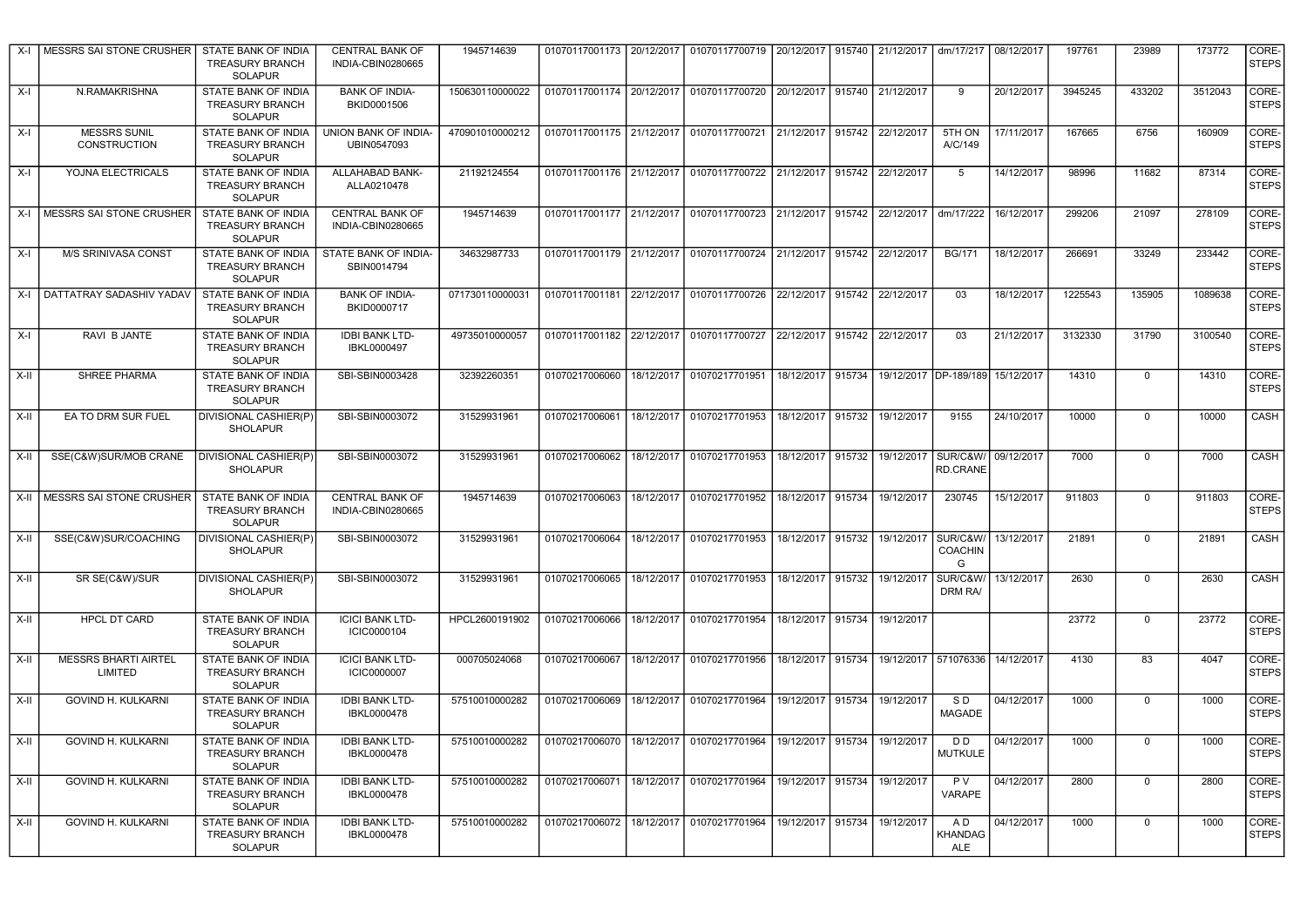| X-II   | GOVIND H. KULKARNI                                 | STATE BANK OF INDIA<br><b>TREASURY BRANCH</b><br><b>SOLAPUR</b>        | <b>IDBI BANK LTD-</b><br>IBKL0000478 | 57510010000282   | 01070217006073                               | 18/12/2017 01070217701964                                          | 19/12/2017 915734 |        | 19/12/2017 | 7/2015               | 04/12/2017 | 5100   | $\Omega$       | 5100   | CORE-<br><b>STEPS</b> |
|--------|----------------------------------------------------|------------------------------------------------------------------------|--------------------------------------|------------------|----------------------------------------------|--------------------------------------------------------------------|-------------------|--------|------------|----------------------|------------|--------|----------------|--------|-----------------------|
| X-II   | GOVIND H. KULKARNI                                 | STATE BANK OF INDIA<br><b>TREASURY BRANCH</b><br><b>SOLAPUR</b>        | <b>IDBI BANK LTD-</b><br>IBKL0000478 | 57510010000282   | 01070217006074                               | 18/12/2017 01070217701964                                          | 19/12/2017 915734 |        | 19/12/2017 | 8/2015               | 04/12/2017 | 5600   | $\mathbf 0$    | 5600   | CORE-<br><b>STEPS</b> |
| X-II   | GOVIND H. KULKARNI                                 | STATE BANK OF INDIA<br><b>TREASURY BRANCH</b><br><b>SOLAPUR</b>        | <b>IDBI BANK LTD-</b><br>IBKL0000478 | 57510010000282   | 01070217006075                               | 18/12/2017 01070217701964                                          | 19/12/2017        | 915734 | 19/12/2017 | 47/2014              | 04/12/2017 | 6800   | $\Omega$       | 6800   | CORE-<br><b>STEPS</b> |
| X-II   | GOVIND H. KULKARNI                                 | <b>STATE BANK OF INDIA</b><br><b>TREASURY BRANCH</b><br><b>SOLAPUR</b> | <b>IDBI BANK LTD-</b><br>IBKL0000478 | 57510010000282   | 01070217006076   18/12/2017   01070217701964 |                                                                    | 19/12/2017 915734 |        | 19/12/2017 | 06/2015              | 04/12/2017 | 11600  | $\mathbf 0$    | 11600  | CORE-<br><b>STEPS</b> |
| X-II   | GOVIND H. KULKARNI                                 | STATE BANK OF INDIA<br><b>TREASURY BRANCH</b><br><b>SOLAPUR</b>        | <b>IDBI BANK LTD-</b><br>IBKL0000478 | 57510010000282   |                                              | 01070217006077   18/12/2017   01070217701964   19/12/2017   915734 |                   |        | 19/12/2017 | 44/2014              | 04/12/2017 | 7300   | $\mathbf 0$    | 7300   | CORE-<br><b>STEPS</b> |
| X-II   | GOVIND H. KULKARNI                                 | STATE BANK OF INDIA<br><b>TREASURY BRANCH</b><br><b>SOLAPUR</b>        | <b>IDBI BANK LTD-</b><br>IBKL0000478 | 57510010000282   | 01070217006078                               | 18/12/2017 01070217701964                                          | 19/12/2017 915734 |        | 19/12/2017 | 41/2014              | 04/12/2017 | 12700  | $\mathbf 0$    | 12700  | CORE-<br><b>STEPS</b> |
| X-II   | GOVIND H. KULKARNI                                 | STATE BANK OF INDIA<br><b>TREASURY BRANCH</b><br><b>SOLAPUR</b>        | <b>IDBI BANK LTD-</b><br>IBKL0000478 | 57510010000282   | 01070217006079                               | 18/12/2017 01070217701964                                          | 19/12/2017        | 915734 | 19/12/2017 | 42/2014              | 04/12/2017 | 7300   | $\mathbf 0$    | 7300   | CORE-<br><b>STEPS</b> |
| X-II   | SR SE(C&W)/WD/ART                                  | DIVISIONAL CASHIER(P)<br><b>SHOLAPUR</b>                               | SBI-SBIN0003072                      | 31529931961      | 01070217006080                               | 18/12/2017 01070217701957                                          | 18/12/2017        | 915732 | 19/12/2017 | WD/M/C&<br>W/ART/IMP | 15/12/2017 | 9276   | $\mathbf 0$    | 9276   | <b>CASH</b>           |
| X-II   | SSE/(C&W)/LUR/COG                                  | DIVISIONAL CASHIER(P)<br><b>SHOLAPUR</b>                               | SBI-SBIN0003072                      | 31529931961      | 01070217006081                               | 18/12/2017 01070217701957                                          | 18/12/2017        | 915732 | 19/12/2017 | 114                  | 12/12/2017 | 1000   | 0              | 1000   | CASH                  |
| X-II   | SSE/C&W/GR/COACHING<br><b>DEPOT</b>                | DIVISIONAL CASHIER(P)<br><b>SHOLAPUR</b>                               | SBI-SBIN0003072                      | 31529931961      | 01070217006082                               | 18/12/2017 01070217701957                                          | 18/12/2017        | 915732 | 19/12/2017 | GR/,/C&W/<br>COG/IMP | 01/11/2017 | 4924   | 0              | 4924   | CASH                  |
| X-II   | VAISHNAVI CONSTRUCTION                             | STATE BANK OF INDIA<br><b>TREASURY BRANCH</b><br><b>SOLAPUR</b>        | STATE BANK OF INDIA-<br>SBIN0014794  | 34010929324      | 01070217006083                               | 18/12/2017 01070217701958                                          | 18/12/2017        | 915734 | 19/12/2017 | 42                   | 11/12/2017 | 11000  | 436            | 10564  | CORE-<br><b>STEPS</b> |
| X-II   | CYM/DD                                             | DIVISIONAL CASHIER(P)<br><b>SHOLAPUR</b>                               | SBI-SBIN0003072                      | 31529931961      | 01070217006084                               | 18/12/2017 01070217701961                                          | 18/12/2017 915732 |        | 19/12/2017 |                      |            | 835    | 0              | 835    | <b>CASH</b>           |
|        | X-II STATION MANAGER SOLAPUR DIVISIONAL CASHIER(P) | <b>SHOLAPUR</b>                                                        | SBI-SBIN0003072                      | 31529931961      | 01070217006085                               | 18/12/2017 01070217701961                                          | 18/12/2017        | 915732 | 19/12/2017 |                      |            | 20710  | $\overline{0}$ | 20710  | <b>CASH</b>           |
| $X-II$ | <b>SUJOY BHOWMIK</b>                               | STATE BANK OF INDIA<br>TREASURY BRANCH<br><b>SOLAPUR</b>               | KARNATAKA BANK LTD-<br>KARB0000715   | 7157000600341601 | 01070217006086                               | 18/12/2017 01070217701959                                          | 18/12/2017        | 915734 | 19/12/2017 | 242993               | 13/12/2017 | 307420 | $\Omega$       | 307420 | CORE-<br><b>STEPS</b> |
| X-II   | <b>STATION MANAGER</b><br><b>MALIKPETH</b>         | DIVISIONAL CASHIER(P)<br><b>SHOLAPUR</b>                               | SBI-SBIN0003072                      | 31529931961      | 01070217006087                               | 18/12/2017 01070217701961                                          | 18/12/2017        | 915732 | 19/12/2017 |                      |            | 8065   | $\mathbf 0$    | 8065   | CASH                  |
| X-II   | M/S PAVITHRA HOTEL                                 | STATE BANK OF INDIA<br><b>TREASURY BRANCH</b><br><b>SOLAPUR</b>        | <b>IDBI BANK LTD-</b><br>IBKL0001091 | 1091102000001694 | 01070217006088                               | 18/12/2017 01070217701959                                          | 18/12/2017        | 915734 | 19/12/2017 | 256110               | 07/12/2017 | 230540 | $\mathbf 0$    | 230540 | CORE-<br><b>STEPS</b> |
| X-II   | STATION MANAGER MARTUR                             | DIVISIONAL CASHIER(P)<br><b>SHOLAPUR</b>                               | SBI-SBIN0003072                      | 31529931961      | 01070217006089                               | 18/12/2017 01070217701961                                          | 18/12/2017        | 915732 | 19/12/2017 |                      |            | 5950   | $\mathbf 0$    | 5950   | CASH                  |
| X-II   | STATION MANAGER BABLAD                             | <b>DIVISIONAL CASHIER(P)</b><br><b>SHOLAPUR</b>                        | SBI-SBIN0003072                      | 31529931961      | 01070217006090                               | 18/12/2017 01070217701961                                          | 18/12/2017        | 915732 | 19/12/2017 |                      |            | 5840   | $\mathbf 0$    | 5840   | CASH                  |
| X-II   | STATION MANAGER TILATI                             | <b>DIVISIONAL CASHIER(P)</b><br><b>SHOLAPUR</b>                        | SBI-SBIN0003072                      | 31529931961      | 01070217006091                               | 18/12/2017 01070217701961                                          | 18/12/2017 915732 |        | 19/12/2017 |                      |            | 5870   | $\mathbf 0$    | 5870   | CASH                  |
| $X-II$ |                                                    |                                                                        |                                      |                  |                                              |                                                                    |                   |        |            |                      |            |        |                |        |                       |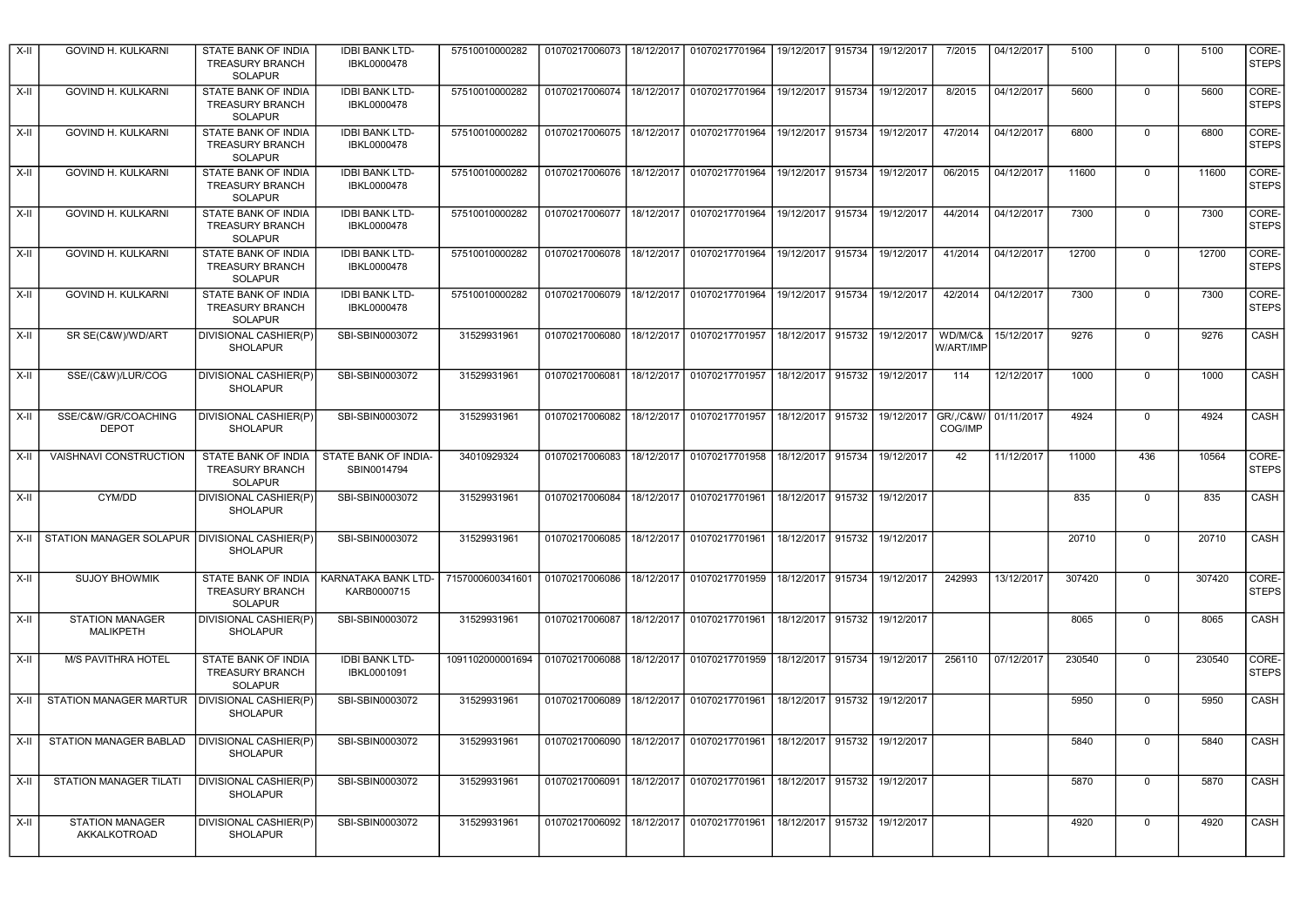| X-II  | <b>STATION MANAGER</b><br><b>TIKEKARWADI</b>        | STATE BANK OF INDIA<br>(IMPREST)                                | SBI-SBIN0003072                              | 31529931961    | 01070217006093 |            | 18/12/2017   01070217701961                       | 18/12/2017        | 915733 | 19/12/2017 |        |            | 6778   | $\Omega$    | 6778   | IMP                   |
|-------|-----------------------------------------------------|-----------------------------------------------------------------|----------------------------------------------|----------------|----------------|------------|---------------------------------------------------|-------------------|--------|------------|--------|------------|--------|-------------|--------|-----------------------|
| X-II  | STATION MAMAGER DUDHANI                             | DIVISIONAL CASHIER(P)<br><b>SHOLAPUR</b>                        | SBI-SBIN0003072                              | 31529931961    | 01070217006094 | 18/12/2017 | 01070217701961                                    | 18/12/2017        | 915732 | 19/12/2017 |        |            | 9100   | $\Omega$    | 9100   | CASH                  |
| $X-I$ | STATION MANAGER SALGARE I DIVISIONAL CASHIER(P)     | <b>SHOLAPUR</b>                                                 | SBI-SBIN0003072                              | 31529931961    | 01070217006095 |            | 18/12/2017 01070217701961                         | 18/12/2017 915732 |        | 19/12/2017 |        |            | 4900   | $\mathbf 0$ | 4900   | CASH                  |
| X-II  | STATION MANAGER VISAPUR                             | DIVISIONAL CASHIER(P)<br><b>SHOLAPUR</b>                        | SBI-SBIN0003072                              | 31529931961    | 01070217006096 |            | 18/12/2017 01070217701961                         | 18/12/2017 915732 |        | 19/12/2017 |        |            | 4900   | $\Omega$    | 4900   | CASH                  |
| X-II  | <b>MESSRS GODAVARI</b><br><b>INDUSTRIAL TRADERS</b> | STATE BANK OF INDIA<br><b>TREASURY BRANCH</b><br><b>SOLAPUR</b> | <b>BANK OF BARODA-</b><br><b>BARB0SHOLAP</b> | 04370200000363 | 01070217006097 |            | 18/12/2017 01070217701960                         | 18/12/2017        | 915734 | 19/12/2017 | 230748 | 15/12/2017 | 286900 | $\Omega$    | 286900 | CORE-<br><b>STEPS</b> |
| X-II  | STATION MANAGER MADHA                               | DIVISIONAL CASHIER(P)<br><b>SHOLAPUR</b>                        | SBI-SBIN0003072                              | 31529931961    | 01070217006098 |            | 18/12/2017 01070217701962                         | 18/12/2017        | 915732 | 19/12/2017 |        |            | 5790   | $\Omega$    | 5790   | CASH                  |
| X-II  | STATION MANAGER BALE                                | DIVISIONAL CASHIER(P)<br><b>SHOLAPUR</b>                        | SBI-SBIN0003072                              | 31529931961    | 01070217006099 |            | 18/12/2017   01070217701962                       | 18/12/2017 915732 |        | 19/12/2017 |        |            | 5950   | $\Omega$    | 5950   | CASH                  |
| X-II  | STATION MANAGER MOHOL                               | DIVISIONAL CASHIER(P)<br><b>SHOLAPUR</b>                        | SBI-SBIN0003072                              | 31529931961    | 01070217006100 |            | 18/12/2017 01070217701962                         | 18/12/2017 915732 |        | 19/12/2017 |        |            | 6774   | 0           | 6774   | CASH                  |
| X-II  | STATION MANAGER LATUR                               | DIVISIONAL CASHIER(P)<br><b>SHOLAPUR</b>                        | SBI-SBIN0003072                              | 31529931961    | 01070217006101 |            | 18/12/2017 01070217701962                         | 18/12/2017 915732 |        | 19/12/2017 |        |            | 5900   | $\Omega$    | 5900   | CASH                  |
| X-II  | STATION MANAGER MALTHAN   DIVISIONAL CASHIER(P)     | <b>SHOLAPUR</b>                                                 | SBI-SBIN0003072                              | 31529931961    | 01070217006102 |            | 18/12/2017 01070217701962                         | 18/12/2017        | 915732 | 19/12/2017 |        |            | 5602   | $\Omega$    | 5602   | CASH                  |
|       | X-II STATION MANAGER SANGOLA DIVISIONAL CASHIER(P)  | <b>SHOLAPUR</b>                                                 | SBI-SBIN0003072                              | 31529931961    | 01070217006103 |            | 18/12/2017 01070217701962                         | 18/12/2017 915732 |        | 19/12/2017 |        |            | 6000   | $\mathbf 0$ | 6000   | CASH                  |
| X-II  | STATION MANAGER JATROAD                             | DIVISIONAL CASHIER(P)<br><b>SHOLAPUR</b>                        | SBI-SBIN0003072                              | 31529931961    | 01070217006104 |            | 18/12/2017   01070217701962                       | 18/12/2017 915732 |        | 19/12/2017 |        |            | 4880   | $\Omega$    | 4880   | CASH                  |
| X-II  | <b>STATION MANAGER</b><br><b>MUNDHEWADI</b>         | DIVISIONAL CASHIER(P)<br><b>SHOLAPUR</b>                        | SBI-SBIN0003072                              | 31529931961    | 01070217006105 |            | 18/12/2017 01070217701962                         | 18/12/2017 915732 |        | 19/12/2017 |        |            | 5250   | 0           | 5250   | CASH                  |
| X-II  | STATION MANAGER DHAVALAS DIVISIONAL CASHIER(P)      | <b>SHOLAPUR</b>                                                 | SBI-SBIN0003072                              | 31529931961    | 01070217006106 |            | 18/12/2017 01070217701962                         | 18/12/2017 915732 |        | 19/12/2017 |        |            | 5892   | $\Omega$    | 5892   | CASH                  |
|       | X-II STATION MANAGER WASHIMBE DIVISIONAL CASHIER(P) | <b>SHOLAPUR</b>                                                 | SBI-SBIN0003072                              | 31529931961    | 01070217006107 |            | 18/12/2017 01070217701962                         | 18/12/2017        | 915732 | 19/12/2017 |        |            | 5642   | $\mathbf 0$ | 5642   | CASH                  |
| X-II  | <b>STATION MANAGER</b><br><b>GANGAPURROAD</b>       | DIVISIONAL CASHIER(P)<br><b>SHOLAPUR</b>                        | SBI-SBIN0003072                              | 31529931961    | 01070217006108 |            | 18/12/2017   01070217701962   18/12/2017   915732 |                   |        | 19/12/2017 |        |            | 8394   | 0           | 8394   | CASH                  |
| X-II  | STATION MANAGER ARAG                                | <b>DIVISIONAL CASHIER(P)</b><br><b>SHOLAPUR</b>                 | SBI-SBIN0003072                              | 31529931961    | 01070217006109 |            | 18/12/2017 01070217701963                         | 18/12/2017        | 915732 | 19/12/2017 |        |            | 4900   | $\Omega$    | 4900   | CASH                  |
| X-II  | STATION MANAGER SHENDRI                             | <b>DIVISIONAL CASHIER(P)</b><br><b>SHOLAPUR</b>                 | SBI-SBIN0003072                              | 31529931961    | 01070217006110 |            | 18/12/2017 01070217701963                         | 18/12/2017 915732 |        | 19/12/2017 |        |            | 4900   | 0           | 4900   | CASH                  |
| X-II  | STATION MANAGER PANGRI                              | <b>DIVISIONAL CASHIER(P)</b><br><b>SHOLAPUR</b>                 | SBI-SBIN0003072                              | 31529931961    | 01070217006111 |            | 18/12/2017 01070217701963                         | 18/12/2017 915732 |        | 19/12/2017 |        |            | 4842   | $\mathbf 0$ | 4842   | CASH                  |
| X-II  | <b>STATION MANAGER</b><br><b>BARSHITOWN</b>         | DIVISIONAL CASHIER(P)<br><b>SHOLAPUR</b>                        | SBI-SBIN0003072                              | 31529931961    | 01070217006112 |            | 18/12/2017 01070217701963                         | 18/12/2017        | 915732 | 19/12/2017 |        |            | 4900   | $\Omega$    | 4900   | CASH                  |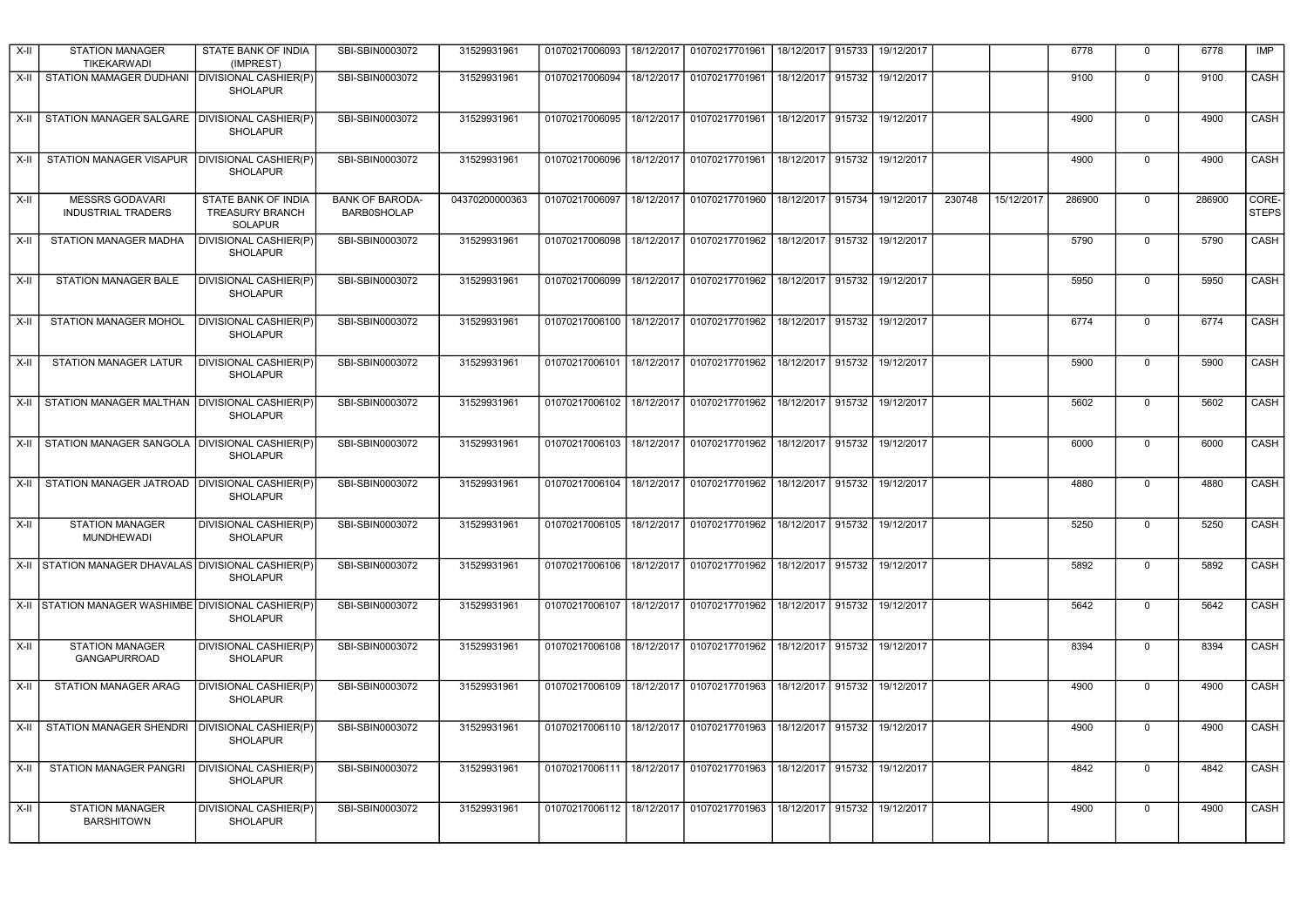| X-II   | STATION MANAGER RAHURI                                  | DIVISIONAL CASHIER(P)<br><b>SHOLAPUR</b>                               | SBI-SBIN0003072                       | 31529931961    |                                              |            | 01070217006113   18/12/2017   01070217701963                       | 18/12/2017   915732 |        | 19/12/2017 |                         |            | 5200   | $\mathbf 0$    | 5200   | CASH                  |
|--------|---------------------------------------------------------|------------------------------------------------------------------------|---------------------------------------|----------------|----------------------------------------------|------------|--------------------------------------------------------------------|---------------------|--------|------------|-------------------------|------------|--------|----------------|--------|-----------------------|
| X-II   | <b>STATION MANAGER</b><br>PADHEGAON                     | DIVISIONAL CASHIER(P)<br><b>SHOLAPUR</b>                               | SBI-SBIN0003072                       | 31529931961    | 01070217006114                               |            | 18/12/2017 01070217701963                                          | 18/12/2017 915732   |        | 19/12/2017 |                         |            | 6785   | $\mathbf 0$    | 6785   | CASH                  |
| X-II   | <b>STATION MANAGER</b><br><b>RANJANGAON</b>             | DIVISIONAL CASHIER(P)<br><b>SHOLAPUR</b>                               | SBI-SBIN0003072                       | 31529931961    | 01070217006115                               |            | 18/12/2017 01070217701963                                          | 18/12/2017 915732   |        | 19/12/2017 |                         |            | 4901   | $\mathbf 0$    | 4901   | CASH                  |
|        | X-II STATION MANAGER VAMBORI   DIVISIONAL CASHIER(P)    | <b>SHOLAPUR</b>                                                        | SBI-SBIN0003072                       | 31529931961    |                                              |            | 01070217006116   18/12/2017   01070217701963                       | 18/12/2017 915732   |        | 19/12/2017 |                         |            | 4630   | 0              | 4630   | CASH                  |
|        | X-II STATION MANAGER SAROLA                             | DIVISIONAL CASHIER(P)<br><b>SHOLAPUR</b>                               | SBI-SBIN0003072                       | 31529931961    |                                              |            | 01070217006117   18/12/2017   01070217701963                       | 18/12/2017 915732   |        | 19/12/2017 |                         |            | 5600   | 0              | 5600   | CASH                  |
|        | X-II STATION MANAGER BELVANDI DIVISIONAL CASHIER(P)     | <b>SHOLAPUR</b>                                                        | SBI-SBIN0003072                       | 31529931961    | 01070217006118                               |            | 18/12/2017 01070217701963                                          | 18/12/2017 915732   |        | 19/12/2017 |                         |            | 4900   | 0              | 4900   | CASH                  |
| X-II   | <b>STATION MANAGER</b><br><b>KANEGAON</b>               | DIVISIONAL CASHIER(P)<br><b>SHOLAPUR</b>                               | SBI-SBIN0003072                       | 31529931961    | 01070217006119                               |            | 18/12/2017 01070217701963                                          | 18/12/2017          | 915732 | 19/12/2017 |                         |            | 4900   | 0              | 4900   | CASH                  |
| X-II   | SR SE(C&W)/WD/GEN                                       | DIVISIONAL CASHIER(P)<br>SHOLAPUR                                      | SBI-SBIN0003072                       | 31529931961    | 01070217006120                               |            | 19/12/2017 01070217701965                                          | 19/12/2017 915732   |        | 19/12/2017 | WD/M/C&<br>W/GEN<br>IMP | 15/12/2017 | 1520   | $\Omega$       | 1520   | <b>CASH</b>           |
| $X-II$ | SR SE(C&W)/WD/GEN                                       | DIVISIONAL CASHIER(P)<br>SHOLAPUR                                      | SBI-SBIN0003072                       | 31529931961    | 01070217006121                               | 19/12/2017 | 01070217701965                                                     | 19/12/2017          | 915732 | 19/12/2017 | WD/M/C&<br>W/DIESEL     | 15/12/2017 | 1996   | $\mathbf{0}$   | 1996   | CASH                  |
| X-II   | <b>IPF/RPF/KWV</b>                                      | DIVISIONAL CASHIER(P)<br>SHOLAPUR                                      | SBI-SBIN0003072                       | 31529931961    | 01070217006122                               |            | 19/12/2017 01070217701965                                          | 19/12/2017 915732   |        | 19/12/2017 | 18                      | 15/06/2017 | 500    | $\mathbf 0$    | 500    | CASH                  |
| X-II   | CCOR/LUR/RR                                             | DIVISIONAL CASHIER(P)<br><b>SHOLAPUR</b>                               | SBI-SBIN0003072                       | 31529931961    | 01070217006123                               |            | 19/12/2017 01070217701966                                          | 19/12/2017          | 915732 | 19/12/2017 | LUR/RR/IM<br>P/GEN      | 14/12/2017 | 29930  | $\mathbf 0$    | 29930  | CASH                  |
| X-II   | CMS/SUR/ARME                                            | DIVISIONAL CASHIER(P)<br><b>SHOLAPUR</b>                               | SBI-SBIN0003072                       | 31529931961    | 01070217006124   19/12/2017   01070217701967 |            |                                                                    | 19/12/2017 915732   |        | 19/12/2017 | U/MD/100<br>SPART-I     | 12/12/2017 | 3583   | $\Omega$       | 3583   | CASH                  |
| $X-H$  | SSE(TL/AC)/SUR                                          | DIVISIONAL CASHIER(P)<br><b>SHOLAPUR</b>                               | SBI-SBIN0003072                       | 31529931961    |                                              |            | 01070217006125   19/12/2017   01070217701967                       | 19/12/2017 915732   |        | 19/12/2017 | 1432                    | 07/12/2017 | 3921   | $\overline{0}$ | 3921   | CASH                  |
| X-II   | SR DPO/SUR                                              | DIVISIONAL CASHIER(P)<br><b>SHOLAPUR</b>                               | SBI-SBIN0003072                       | 31529931961    | 01070217006126                               | 19/12/2017 | 01070217701967                                                     | 19/12/2017 915732   |        | 19/12/2017 | SUR/P/ST<br>ORE/IMP     | 15/12/2017 | 11995  | $\mathbf 0$    | 11995  | CASH                  |
| X-II   | <b>CCOR/RR/SUR</b>                                      | DIVISIONAL CASHIER(P)<br><b>SHOLAPUR</b>                               | SBI-SBIN0003072                       | 31529931961    | 01070217006127                               |            | 19/12/2017 01070217701967                                          | 19/12/2017          | 915732 | 19/12/2017 | SUR/LOCO<br>/RR/IMP     | 18/12/2017 | 19230  | $\mathbf 0$    | 19230  | CASH                  |
| X-II   | SR DME SUR                                              | DIVISIONAL CASHIER(P)<br><b>SHOLAPUR</b>                               | SBI-SBIN0003072                       | 31529931961    | 01070217006128                               | 19/12/2017 | 01070217701967                                                     | 19/12/2017          | 915732 | 19/12/2017 | 6315                    | 15/12/2017 | 5000   | $\Omega$       | 5000   | CASH                  |
| X-II   | IPF/RPF/DR/SUR/FUEL                                     | DIVISIONAL CASHIER(P)<br><b>SHOLAPUR</b>                               | SBI-SBIN0003072                       | 31529931961    | 01070217006129                               | 19/12/2017 | 01070217701967                                                     | 19/12/2017          | 915732 | 19/12/2017 | 171119067<br>55         | 19/11/2017 | 3000   | $\mathbf 0$    | 3000   | CASH                  |
| X-II   | <b>HPCL DT CARD</b>                                     | <b>STATE BANK OF INDIA</b><br><b>TREASURY BRANCH</b><br><b>SOLAPUR</b> | <b>ICICI BANK LTD-</b><br>ICIC0000104 | HPCL2600191902 | 01070217006130                               | 19/12/2017 | 01070217701968                                                     | 19/12/2017          | 915737 | 20/12/2017 |                         |            | 264572 | $\Omega$       | 264572 | CORE-<br><b>STEPS</b> |
|        | X-II   IPF/RPF/DOG SQUAD/SUR/HIRA DIVISIONAL CASHIER(P) | <b>SHOLAPUR</b>                                                        | SBI-SBIN0003072                       | 31529931961    | 01070217006131                               |            | 19/12/2017 01070217701970                                          | 19/12/2017 915736   |        | 20/12/2017 | CA/461                  | 16/11/2017 | 9960   | $\mathbf 0$    | 9960   | CASH                  |
|        | X-II I IPF/RPF/DOG SQUAD/SUR/HIRA DIVISIONAL CASHIER(P) | <b>SHOLAPUR</b>                                                        | SBI-SBIN0003072                       | 31529931961    |                                              |            | 01070217006133   19/12/2017   01070217701970   19/12/2017   915736 |                     |        | 20/12/2017 | CA/1230                 | 18/11/2017 | 229    | $\Omega$       | 229    | CASH                  |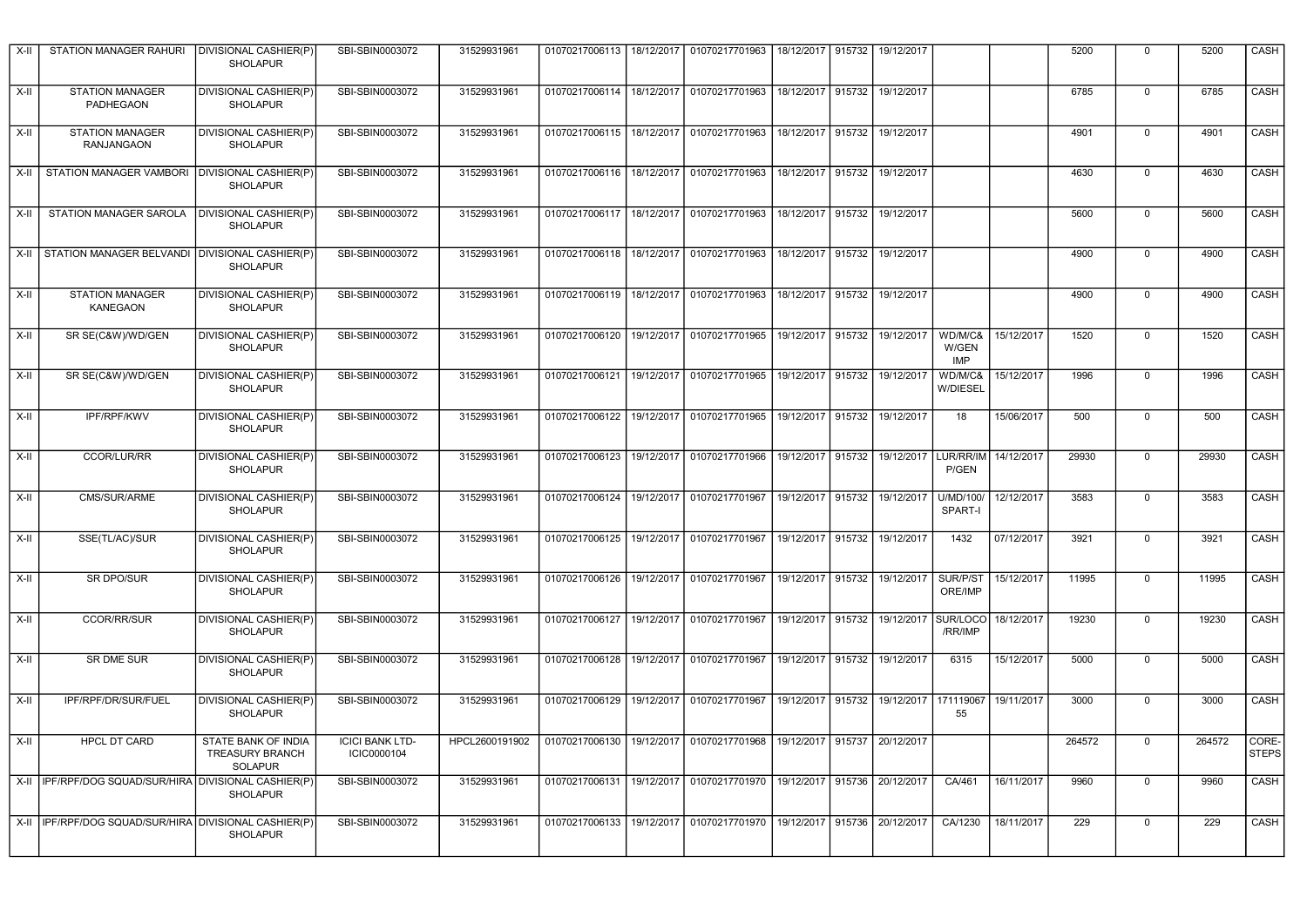| X-II | IPF/RPF/DOG SQUAD/SUR                                       | DIVISIONAL CASHIER(P)<br><b>SHOLAPUR</b>                        | SBI-SBIN0003072                               | 31529931961     | 01070217006135            | 19/12/2017 | 01070217701970                                                                            | 19/12/2017   915736 |        | 20/12/2017                   | CA/340             | 05/10/2017 | 881    | $\mathbf 0$ | 881    | CASH                  |
|------|-------------------------------------------------------------|-----------------------------------------------------------------|-----------------------------------------------|-----------------|---------------------------|------------|-------------------------------------------------------------------------------------------|---------------------|--------|------------------------------|--------------------|------------|--------|-------------|--------|-----------------------|
|      | X-II   IPF/RPF/DOG SQUAD/SUR/MOTI   DIVISIONAL CASHIER(P)   | <b>SHOLAPUR</b>                                                 | SBI-SBIN0003072                               | 31529931961     |                           |            | 01070217006136   19/12/2017   01070217701970                                              | 19/12/2017 915736   |        | 20/12/2017                   | CA/462             | 16/11/2017 | 9960   | $\mathbf 0$ | 9960   | CASH                  |
|      | X-II   IPF/RPF/DOG SQUAD/SUR/MOTI   DIVISIONAL CASHIER(P)   | <b>SHOLAPUR</b>                                                 | SBI-SBIN0003072                               | 31529931961     | 01070217006137            |            | 19/12/2017 01070217701970                                                                 | 19/12/2017          | 915736 | 20/12/2017                   | CA/1231            | 18/11/2017 | 229    | 0           | 229    | CASH                  |
| X-II | SIGMA COMMUNICATIONS                                        | STATE BANK OF INDIA<br><b>TREASURY BRANCH</b><br><b>SOLAPUR</b> | <b>BANK OF</b><br>MAHARASHTRA-<br>MAHB0000627 | 20091901645     |                           |            | 01070217006138   19/12/2017   01070217701971                                              | 19/12/2017 915737   |        | 20/12/2017                   | $17 -$<br>18/17554 | 11/09/2017 | 3153   | 32          | 3121   | CORE-<br><b>STEPS</b> |
| X-II | SIGMA COMMUNICATIONS                                        | STATE BANK OF INDIA<br><b>TREASURY BRANCH</b><br><b>SOLAPUR</b> | <b>BANK OF</b><br>MAHARASHTRA-<br>MAHB0000627 | 20091901645     |                           |            | 01070217006139   19/12/2017   01070217701971                                              |                     |        | 19/12/2017 915737 20/12/2017 | $17 -$<br>18/17548 | 08/09/2017 | 3153   | 32          | 3121   | CORE-<br><b>STEPS</b> |
| X-II | SIGMA COMMUNICATIONS                                        | STATE BANK OF INDIA<br><b>TREASURY BRANCH</b><br><b>SOLAPUR</b> | <b>BANK OF</b><br>MAHARASHTRA-<br>MAHB0000627 | 20091901645     | 01070217006140            |            | 19/12/2017 01070217701971                                                                 | 19/12/2017 915737   |        | 20/12/2017                   | $17 -$<br>18/17865 | 11/12/2017 | 3153   | 32          | 3121   | CORE-<br><b>STEPS</b> |
| X-II | SR.DCM.SUR                                                  | DIVISIONAL CASHIER(P)<br><b>SHOLAPUR</b>                        | SBI-SBIN0003072                               | 31529931961     |                           |            | 01070217006141 20/12/2017 01070217701972                                                  | 20/12/2017          | 915739 | 21/12/2017                   | 756279             | 14/12/2017 | 14400  | $\mathbf 0$ | 14400  | CASH                  |
| X-II | SR.DCM.SUR                                                  | DIVISIONAL CASHIER(P)<br><b>SHOLAPUR</b>                        | SBI-SBIN0003072                               | 31529931961     | 01070217006142 20/12/2017 |            | 01070217701972                                                                            | 20/12/2017          | 915739 | 21/12/2017                   | 756278             | 15/12/2017 | 14400  | $\mathbf 0$ | 14400  | CASH                  |
| X-II | SR.DCM.SUR                                                  | DIVISIONAL CASHIER(P)<br><b>SHOLAPUR</b>                        | SBI-SBIN0003072                               | 31529931961     |                           |            | 01070217006143   20/12/2017   01070217701972   20/12/2017   915739   21/12/2017           |                     |        |                              | 756276             | 15/12/2017 | 3850   | 0           | 3850   | CASH                  |
| X-II | SR.DFM.SUR                                                  | DIVISIONAL CASHIER(P)<br><b>SHOLAPUR</b>                        | SBI-SBIN0003072                               | 31529931961     |                           |            | 01070217006144 20/12/2017 01070217701972                                                  | 20/12/2017          | 915739 | 21/12/2017                   | 255204             | 18/12/2017 | 990    | 0           | 990    | CASH                  |
| X-II | SR.DEN[SOUTH]SUR                                            | DIVISIONAL CASHIER(P)<br><b>SHOLAPUR</b>                        | SELF CHEQUE-1                                 | 000000000       | 01070217006145 20/12/2017 |            | 01070217701972 20/12/2017 915739                                                          |                     |        | 21/12/2017                   | 672127             | 16/10/2017 | 3600   | $\mathbf 0$ | 3600   | CASH                  |
|      | X-II SSE/(ELECT/MAINT)VEH/(TRUC DIVISIONAL CASHIER(P)<br>K) | <b>SHOLAPUR</b>                                                 | SBI-SBIN0003072                               | 31529931961     | 01070217006146 20/12/2017 |            | 01070217701973                                                                            | 20/12/2017          | 915739 | 21/12/2017                   | 28281              | 14/12/2017 | 10000  | $\mathbf 0$ | 10000  | CASH                  |
| X-II | DCP SUR FUEL                                                | DIVISIONAL CASHIER(P)<br><b>SHOLAPUR</b>                        | SBI-SBIN0003072                               | 31529931961     |                           |            | 01070217006147   20/12/2017   01070217701973   20/12/2017   915739                        |                     |        | 21/12/2017                   | SUR/SR.D.<br>C./06 | 19/12/2017 | 1800   | $\Omega$    | 1800   | CASH                  |
| X-II | IPF/RPF/DSCR/SUR                                            | DIVISIONAL CASHIER(P)<br><b>SHOLAPUR</b>                        | SBI-SBIN0003072                               | 31529931961     |                           |            | 01070217006148 20/12/2017 01070217701973                                                  | 20/12/2017          | 915739 | 21/12/2017                   | G51                | 16/12/2017 | 495    | $\mathbf 0$ | 495    | CASH                  |
| X-II | IPF/RPF/DOG<br>SQUAD/SUR/RAMBO                              | DIVISIONAL CASHIER(P)<br><b>SHOLAPUR</b>                        | SBI-SBIN0003072                               | 31529931961     |                           |            | 01070217006149 20/12/2017 01070217701973                                                  |                     |        | 20/12/2017 915739 21/12/2017 | CA/463             | 06/11/2017 | 8820   | 0           | 8820   | CASH                  |
| X-II | IPF/RPF/DOG<br>SQUAD/SUR/SANDY                              | DIVISIONAL CASHIER(P)<br><b>SHOLAPUR</b>                        | SBI-SBIN0003072                               | 31529931961     | 01070217006150 20/12/2017 |            | 01070217701973                                                                            | 20/12/2017          | 915739 | 21/12/2017                   | CA/462             | 06/11/2017 | 8820   | $\mathbf 0$ | 8820   | CASH                  |
| X-II | SR.DCM.SUR                                                  | DIVISIONAL CASHIER(P)<br><b>SHOLAPUR</b>                        | SBI-SBIN0003072                               | 31529931961     |                           |            | 01070217006151 20/12/2017 01070217701973                                                  | 20/12/2017          | 915739 | 21/12/2017                   | 1671               | 04/11/2017 | 8688   | $\mathbf 0$ | 8688   | CASH                  |
| X-II | CCOR WD RR                                                  | <b>DIVISIONAL CASHIER(P)</b><br><b>SHOLAPUR</b>                 | SBI-SBIN0003072                               | 3152993161      |                           |            | 01070217006152 20/12/2017 01070217701974 20/12/2017 915739 21/12/2017 CCOR/OFF 16/12/2017 |                     |        |                              | <b>ICE/WADI</b>    |            | 24300  |             | 24300  | CASH                  |
| X-II | <b>CHANDRASHEKHAR</b><br><b>INDUSTRIES</b>                  | STATE BANK OF INDIA<br>TREASURY BRANCH<br><b>SOLAPUR</b>        | <b>BANK OF INDIA-</b><br>BKID0000700          | 070020110000271 |                           |            | 01070217006153   20/12/2017   01070217701975   20/12/2017   915740   21/12/2017           |                     |        |                              | 11                 | 20/12/2017 | 26290  | 369         | 25921  | CORE-<br><b>STEPS</b> |
| X-II | PRERNA CONSTRUCTION                                         | <b>TREASURY BRANCH</b><br>SOLAPUR                               | STATE BANK OF INDIA   AXIS BANK-UTIB0001024   | 911020050422619 |                           |            | 01070217006154   21/12/2017   01070217701976   21/12/2017   915740   21/12/2017           |                     |        |                              | 249295             | 19/12/2017 | 184100 | $\mathbf 0$ | 184100 | CORE-<br><b>STEPS</b> |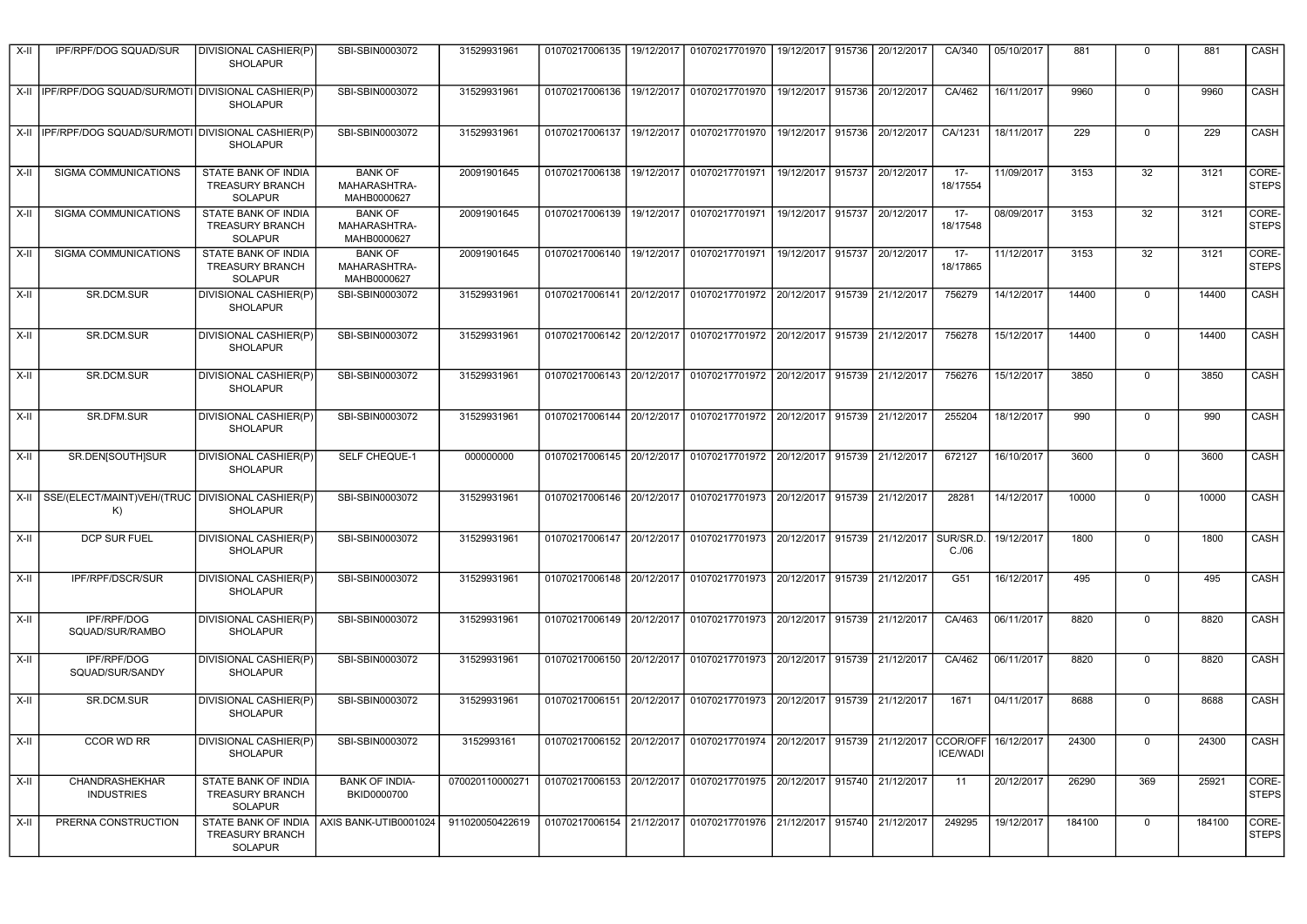| $X-H$  | AHILYA ASSOCIATES                                                      | STATE BANK OF INDIA<br><b>TREASURY BRANCH</b><br><b>SOLAPUR</b>        | STATE BANK OF INDIA-<br>SBIN0009511   | 33840693797                                                                            | 01070217006155 21/12/2017                | 01070217701976 21/12/2017 915740 21/12/2017                                     |                   |        |            | 256107                     | 05/12/2017 | 39700   | $\Omega$     | 39700   | CORE-<br><b>STEPS</b> |
|--------|------------------------------------------------------------------------|------------------------------------------------------------------------|---------------------------------------|----------------------------------------------------------------------------------------|------------------------------------------|---------------------------------------------------------------------------------|-------------------|--------|------------|----------------------------|------------|---------|--------------|---------|-----------------------|
| $X-II$ | <b>SUJOY BHOWMIK</b>                                                   | <b>STATE BANK OF INDIA</b><br><b>TREASURY BRANCH</b><br><b>SOLAPUR</b> | KARNATAKA BANK LTD-<br>KARB0000715    | 7157000600341601                                                                       | 01070217006156 21/12/2017                | 01070217701976 21/12/2017 915740 21/12/2017                                     |                   |        |            | 242989                     | 13/12/2017 | 305420  | $\mathbf 0$  | 305420  | CORE-<br><b>STEPS</b> |
| $X-II$ | <b>SUJOY BHOWMIK</b>                                                   | <b>STATE BANK OF INDIA</b><br><b>TREASURY BRANCH</b><br><b>SOLAPUR</b> | KARNATAKA BANK LTD-<br>KARB0000715    | 7157000600341601                                                                       |                                          | 01070217006157 21/12/2017 01070217701976 21/12/2017 915740                      |                   |        | 21/12/2017 | 243359                     | 12/12/2017 | 196470  | $\Omega$     | 196470  | CORE-<br><b>STEPS</b> |
| $X-II$ | S S MHETRE                                                             | STATE BANK OF INDIA<br><b>TREASURY BRANCH</b><br>SOLAPUR               | PNB-PUNB0376400                       | 3764002109029915 01070217006158 21/12/2017 01070217701977 21/12/2017 915740 21/12/2017 |                                          |                                                                                 |                   |        |            | 243202                     | 19/12/2017 | 1004200 | $\Omega$     | 1004200 | CORE-<br><b>STEPS</b> |
| $X-II$ | <b>MESSRS RAJKUMAR</b><br>CONSTRUCTION CO                              | STATE BANK OF INDIA<br><b>TREASURY BRANCH</b><br>SOLAPUR               | <b>SYNDICATE BANK-</b><br>SYNB0001304 | 13041400000339                                                                         |                                          | 01070217006160 21/12/2017 01070217701978 21/12/2017 915740 21/12/2017           |                   |        |            | 225875                     | 19/11/2017 | 57325   | $\mathbf{0}$ | 57325   | CORE-<br><b>STEPS</b> |
| $X-H$  | SR DSTE(M)/SUR                                                         | DIVISIONAL CASHIER(P)<br><b>SHOLAPUR</b>                               | SBI-SBIN0003072                       | 31529931961                                                                            |                                          | 01070217006161 21/12/2017 01070217701979 21/12/2017 915739 21/12/2017           |                   |        |            | SUR/N/GE<br>N/TRUCK        | 19/12/2017 | 8275    | $\Omega$     | 8275    | CASH                  |
| $X-II$ | SR DEE/SUR/GEN                                                         | DIVISIONAL CASHIER(P)<br><b>SHOLAPUR</b>                               | SBI-SBIN0003072                       | 31529931961                                                                            |                                          | 01070217006162 21/12/2017 01070217701979                                        | 21/12/2017        | 915739 | 21/12/2017 | SUR.L.212/<br>IMP/         | 19/12/2017 | 4000    | $\Omega$     | 4000    | CASH                  |
| $X-II$ | <b>SOLAPUR MUNCIPAL</b><br><b>CORPORATION TAX</b>                      | <b>STATE BANK OF INDIA</b><br><b>TREASURY BRANCH</b><br><b>SOLAPUR</b> | <b>ICICI BANK LTD-</b><br>ICIC0000199 | 019905850013                                                                           | 01070217006164 21/12/2017                | 01070217701981                                                                  | 21/12/2017        | 915742 | 22/12/2017 | 652308                     | 27/11/2017 | 596691  | $\Omega$     | 596691  | CORE-<br><b>STEPS</b> |
| $X-H$  | SR.DCM.SUR                                                             | DIVISIONAL CASHIER(P)<br><b>SHOLAPUR</b>                               | SBI-SBIN0003072                       | 31529931961                                                                            |                                          | 01070217006165 21/12/2017 01070217701982 21/12/2017                             |                   | 915741 | 22/12/2017 | 756280                     | 19/12/2017 | 4350    | $\mathbf 0$  | 4350    | CASH                  |
| $X-II$ | SR DOM SUR                                                             | <b>DIVISIONAL CASHIER(P)</b><br><b>SHOLAPUR</b>                        | SBI-SBIN0003072                       | 31529931961                                                                            | 01070217006166 21/12/2017                | 01070217701982 21/12/2017                                                       |                   | 915741 | 22/12/2017 | 732718                     | 19/12/2017 | 4500    | $\mathbf 0$  | 4500    | CASH                  |
| $X-II$ | <b>MS ANG</b>                                                          | DIVISIONAL CASHIER(P)<br><b>SHOLAPUR</b>                               | SBI-SBIN0003072                       | 31529931961                                                                            |                                          | 01070217006167 21/12/2017 01070217701982                                        | 21/12/2017        | 915741 | 22/12/2017 | 721296                     | 20/12/2017 | 4500    | $\mathbf 0$  | 4500    | CASH                  |
| X-II   | STATION DIRECTOR SOLAPUR DIVISIONAL CASHIER(P)                         | <b>SHOLAPUR</b>                                                        | DUMMY-                                | 11111111111                                                                            |                                          | 01070217006168 21/12/2017 01070217701983                                        | 21/12/2017 915741 |        | 22/12/2017 | 732644                     | 20/12/2017 | 50000   | $\mathbf 0$  | 50000   | CASH                  |
| $X-II$ | IPF/RPF/DOG<br>SQUAD/KWV/LUCKY                                         | DIVISIONAL CASHIER(P)<br><b>SHOLAPUR</b>                               | SBI-SBIN0003072                       | 31529931961                                                                            |                                          | 01070217006169 21/12/2017 01070217701986 21/12/2017 915741                      |                   |        | 22/12/2017 | 000500                     | 01/11/2017 | 9960    | $\mathbf 0$  | 9960    | <b>CASH</b>           |
| X-II   | IPF/RPF/DOG<br>SQUAD/KWV/EMERGENCY MED                                 | DIVISIONAL CASHIER(P)<br><b>SHOLAPUR</b>                               | SBI-SBIN0003072                       | 31529931961                                                                            |                                          | 01070217006170   21/12/2017   01070217701986   21/12/2017   915741   22/12/2017 |                   |        |            | 517380                     | 23/11/2017 | 1500    | $\mathbf 0$  | 1500    | CASH                  |
| X-II   | SR.DCM.SUR                                                             | DIVISIONAL CASHIER(P)<br><b>SHOLAPUR</b>                               | SBI-SBIN0003072                       | 31529931961                                                                            |                                          | 01070217006171 21/12/2017 01070217701985                                        | 21/12/2017        | 915741 | 22/12/2017 | 152                        | 18/11/2017 | 29873   | $\mathbf 0$  | 29873   | CASH                  |
| $X-II$ | <b>HPCL DT CARD</b>                                                    | STATE BANK OF INDIA<br><b>TREASURY BRANCH</b><br><b>SOLAPUR</b>        | <b>ICICI BANK LTD-</b><br>ICIC0000104 | HPCL2600191902                                                                         | 01070217006172 21/12/2017                | 01070217701988                                                                  | 21/12/2017 915742 |        | 22/12/2017 |                            |            | 47656   | $\mathbf 0$  | 47656   | CORE-<br><b>STEPS</b> |
| X-II   | <b>USHA VISHWA ENTERPRISES</b>                                         | STATE BANK OF INDIA<br><b>TREASURY BRANCH</b><br><b>SOLAPUR</b>        | <b>BANK OF INDIA-</b><br>BKID0000701  | 070120110000590                                                                        | 01070217006173 22/12/2017                | 01070217701989                                                                  | 22/12/2017 915742 |        | 22/12/2017 | $27/17 - 18$               | 15/12/2017 | 24725   | 247          | 24478   | CORE-<br><b>STEPS</b> |
| $X-II$ | MAHARASHTRA STATE<br>ELECTRICITY DISTRIBUTION<br><b>COMPANY</b>        | STATE BANK OF INDIA<br><b>TREASURY BRANCH</b><br><b>SOLAPUR</b>        | <b>CANARA BANK-</b><br>CNRB0001903    | 1903201010183                                                                          | 01070217006174 22/12/2017                | 01070217701990                                                                  | 22/12/2017 915742 |        | 22/12/2017 | 330030027<br>710           | 20/12/2017 | 146400  | $\mathbf 0$  | 146400  | CORE-<br><b>STEPS</b> |
| $X-II$ | <b>MAHARASHTRA STATE</b><br>ELECTRICITY DISTRIBUTION<br><b>COMPANY</b> | <b>STATE BANK OF INDIA</b><br>TREASURY BRANCH<br><b>SOLAPUR</b>        | <b>CANARA BANK-</b><br>CNRB0001903    | 1903201010183                                                                          | 01070217006175 22/12/2017                | 01070217701990                                                                  | 22/12/2017        | 915742 | 22/12/2017 | 150790001<br>372           | 20/12/2017 | 118420  | $\mathbf 0$  | 118420  | CORE-<br><b>STEPS</b> |
| $X-II$ | CMS/SUR/GEN                                                            | <b>DIVISIONAL CASHIER(P)</b><br>SHOLAPUR                               | SBI-SBIN0003072                       | 31529931961                                                                            | 01070217006176 22/12/2017 01070217701991 |                                                                                 | 22/12/2017 915741 |        | 22/12/2017 | <b>U/MD/34/G</b><br>EN IMP | 19/12/2017 | 49997   | $\Omega$     | 49997   | CASH                  |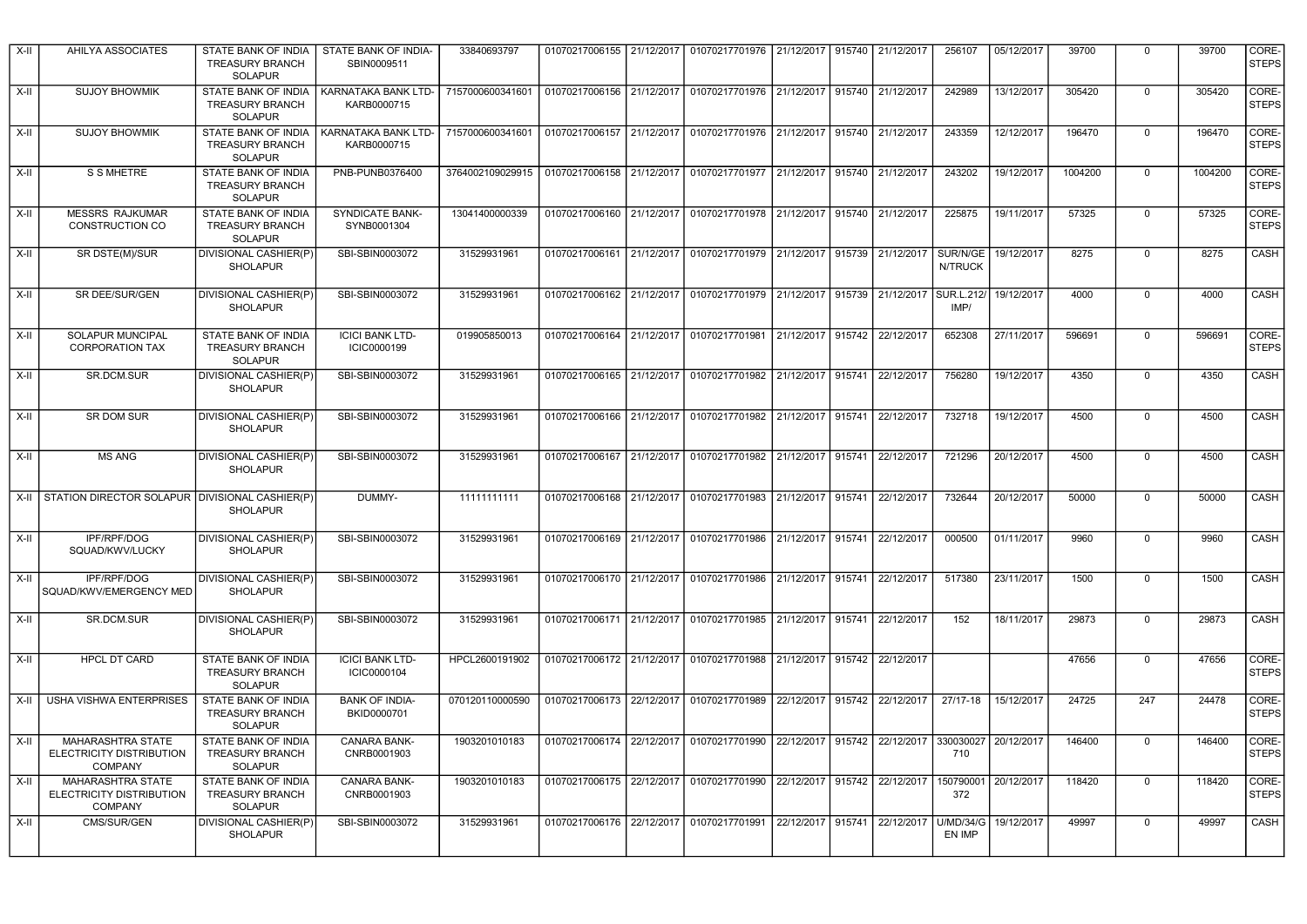| X-II   | MAHARASHTRA STATE<br><b>ELECTRICITY DISTRIBUTION</b><br><b>COMPANY</b> | STATE BANK OF INDIA<br><b>TREASURY BRANCH</b><br>SOLAPUR | CANARA BANK-<br>CNRB0001903 | 1903201010183 |                           |            | 01070217006177 22/12/2017 01070217701990 22/12/2017 915742 22/12/2017 |                   |        |                              | 930                                    | 165330902 21/12/2017 | 55430 | $\mathbf 0$    | 55430 | CORE-<br><b>STEPS</b> |
|--------|------------------------------------------------------------------------|----------------------------------------------------------|-----------------------------|---------------|---------------------------|------------|-----------------------------------------------------------------------|-------------------|--------|------------------------------|----------------------------------------|----------------------|-------|----------------|-------|-----------------------|
| X-II   | MAHARASHTRA STATE<br><b>ELECTRICITY DISTRIBUTION</b><br>COMPANY        | STATE BANK OF INDIA<br><b>TREASURY BRANCH</b><br>SOLAPUR | CANARA BANK-<br>CNRB0001903 | 1903201010183 | 01070217006178 22/12/2017 |            | 01070217701990                                                        |                   |        | 22/12/2017 915742 22/12/2017 | 343760030<br>214                       | 20/12/2017           | 43620 | $\Omega$       | 43620 | CORE-<br><b>STEPS</b> |
| X-II   | CCOR/KWV                                                               | DIVISIONAL CASHIER(P)<br><b>SHOLAPUR</b>                 | SBI-SBIN0003072             | 31529931961   |                           |            | 01070217006179 22/12/2017 01070217701992                              |                   |        | 22/12/2017 915741 22/12/2017 | SUR/IMP/C<br>COR/KWV                   | 20/12/2017           | 29949 | $\Omega$       | 29949 | CASH                  |
| $X-II$ | ADEN/BG/KWV                                                            | DIVISIONAL CASHIER(P)<br><b>SHOLAPUR</b>                 | SBI-SBIN0003072             | 31529931961   |                           |            | 01070217006180 22/12/2017 01070217701993 22/12/2017 915741 22/12/2017 |                   |        |                              |                                        |                      | 9918  | $\mathbf 0$    | 9918  | CASH                  |
| $X-II$ | ADEN/DETC/SUR                                                          | DIVISIONAL CASHIER(P)<br><b>SHOLAPUR</b>                 | SBI-SBIN0003072             | 31529931961   |                           |            | 01070217006181 22/12/2017 01070217701993 22/12/2017 915741 22/12/2017 |                   |        |                              |                                        |                      | 750   | $\mathbf 0$    | 750   | CASH                  |
| $X-H$  | ADEN/ANG                                                               | DIVISIONAL CASHIER(P)<br><b>SHOLAPUR</b>                 | SBI-SBIN0003072             | 31529931961   |                           |            | 01070217006182 22/12/2017 01070217701993 22/12/2017 915741 22/12/2017 |                   |        |                              |                                        |                      | 9813  | $\mathbf 0$    | 9813  | CASH                  |
| X-II   | ADEN/TM/SUR                                                            | DIVISIONAL CASHIER(P)<br><b>SHOLAPUR</b>                 | SBI-SBIN0003072             | 31529931961   | 01070217006183            |            | 22/12/2017 01070217701993                                             | 22/12/2017 915741 |        | 22/12/2017                   |                                        |                      | 9852  | $\mathbf 0$    | 9852  | CASH                  |
| X-II   | ADEN/TRACK/SUR                                                         | DIVISIONAL CASHIER(P)<br><b>SHOLAPUR</b>                 | SBI-SBIN0003072             | 31529931961   |                           |            | 01070217006184 22/12/2017 01070217701993                              | 22/12/2017        | 915741 | 22/12/2017                   |                                        |                      | 9997  | $\mathbf 0$    | 9997  | CASH                  |
| X-II   | ADEN/SDB                                                               | DIVISIONAL CASHIER(P)<br><b>SHOLAPUR</b>                 | SBI-SBIN0003072             | 31529931961   | 01070217006185 22/12/2017 |            | 01070217701993                                                        | 22/12/2017 915741 |        | 22/12/2017                   |                                        |                      | 7320  | $\mathbf 0$    | 7320  | CASH                  |
| X-II   | <b>ADEN/SDB</b>                                                        | DIVISIONAL CASHIER(P)<br><b>SHOLAPUR</b>                 | SBI-SBIN0003072             | 31529931961   | 01070217006186 22/12/2017 |            | 01070217701993                                                        | 22/12/2017 915741 |        | 22/12/2017                   |                                        |                      | 7750  | $\pmb{0}$      | 7750  | CASH                  |
| X-II   | ADEN/SUR                                                               | DIVISIONAL CASHIER(P)<br><b>SHOLAPUR</b>                 | SBI-SBIN0003072             | 31529931961   | 01070217006187 22/12/2017 |            | 01070217701993                                                        | 22/12/2017 915741 |        | 22/12/2017                   |                                        |                      | 14975 | $\pmb{0}$      | 14975 | <b>CASH</b>           |
| $X-II$ | ADEN/SUR                                                               | DIVISIONAL CASHIER(P)<br><b>SHOLAPUR</b>                 | SBI-SBIN0003072             | 31529931961   |                           |            | 01070217006188 22/12/2017 01070217701993 22/12/2017 915741            |                   |        | 22/12/2017                   |                                        |                      | 8165  | $\pmb{0}$      | 8165  | <b>CASH</b>           |
| $X-H$  | DD/C&W/ARME/IMP                                                        | DIVISIONAL CASHIER(P)<br>SHOLAPUR                        | SBI-SBIN0003072             | 31529931961   | 01070217006189 22/12/2017 |            | 01070217701995 22/12/2017 915741 22/12/2017                           |                   |        |                              | DD/C&W/A 20/12/2017<br>RME/IMP         |                      | 4999  | $\overline{0}$ | 4999  | CASH                  |
| $X-H$  | DD/C&W/FUEL/IMP                                                        | DIVISIONAL CASHIER(P)<br><b>SHOLAPUR</b>                 | SBI-SBIN0003072             | 31529931961   | 01070217006190            | 22/12/2017 | 01070217701995 22/12/2017 915741 22/12/2017                           |                   |        |                              | DD/C&W/H 20/12/2017<br><b>YDRA IMP</b> |                      | 4000  | $\mathbf 0$    | 4000  | CASH                  |
| $X-II$ | <b>DSC/RPF/SUR</b>                                                     | DIVISIONAL CASHIER(P)<br>SHOLAPUR                        | SBI-SBIN0003072             | 31529931961   |                           |            | 01070217006191 22/12/2017 01070217701996                              | 22/12/2017        | 915741 | 22/12/2017                   | 27538                                  | 15/12/2017           | 4601  | $\mathbf 0$    | 4601  | CASH                  |
| $X-H$  | IPF.RPF.GULBARGA                                                       | DIVISIONAL CASHIER(P)<br><b>SHOLAPUR</b>                 | SBI-SBIN0003072             | 31529931961   |                           |            | 01070217006192 22/12/2017 01070217701995 22/12/2017 915741            |                   |        | 22/12/2017                   | 98689                                  | 03/03/2017           | 300   | $\mathbf 0$    | 300   | CASH                  |
| X-II   | IPF/RPF/GR/ACCUSED                                                     | DIVISIONAL CASHIER(P)<br><b>SHOLAPUR</b>                 | SBI-SBIN0003072             | 31529931961   | 01070217006193 22/12/2017 |            | 01070217701995                                                        | 22/12/2017        | 915741 | 22/12/2017                   | 4913                                   | 04/04/2017           | 1000  | $\mathbf 0$    | 1000  | CASH                  |
| $X-II$ | IPF.RPF.GULBARGA                                                       | DIVISIONAL CASHIER(P)<br>SHOLAPUR                        | SBI-SBIN0003072             | 31529931961   |                           |            | 01070217006194 22/12/2017 01070217701995                              | 22/12/2017 915741 |        | 22/12/2017                   | 1639                                   | 11/01/2017           | 300   | $\overline{0}$ | 300   | CASH                  |
| X-II   | CMS / SUR                                                              | DIVISIONAL CASHIER(P)<br><b>SHOLAPUR</b>                 | SELF CHEQUE-1               | 000000000     |                           |            | 01070217006195 22/12/2017 01070217701994                              | 22/12/2017        | 915741 | 22/12/2017                   | 721297                                 | 21/12/2017           | 25000 | $\mathbf{0}$   | 25000 | CASH                  |
| X-II   | EA TO DRM GEN                                                          | DIVISIONAL CASHIER(P)<br><b>SHOLAPUR</b>                 | SBI-SBIN0003072             | 31529931961   | 01070217006196            | 22/12/2017 | 01070217701996                                                        | 22/12/2017 915741 |        | 22/12/2017                   | 10438                                  | 30/10/2017           | 10000 | $\Omega$       | 10000 | CASH                  |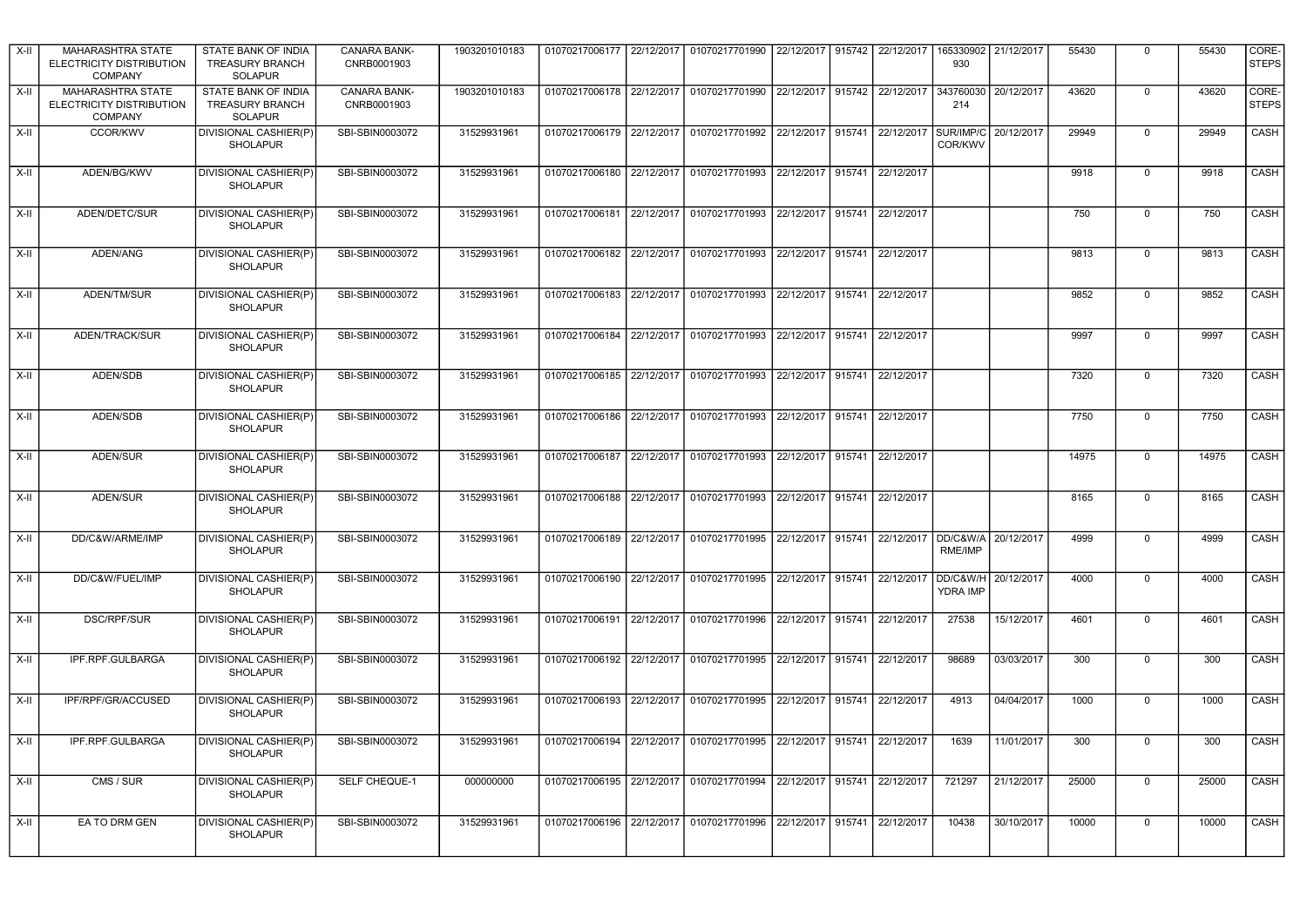| <b>SBN</b><br>-S           | SHREE PHARMA                                 | STATE BANK OF INDIA<br><b>TREASURY BRANCH</b><br>SOLAPUR               | SBI-SBIN0003428                               | 32392260351     | 01070417000350            |            | 18/12/2017   01070417700188                                           | 18/12/2017                   | 915734 | 19/12/2017 | F/1939                  | 04/11/2017 | 3136    | $\Omega$    | 3136  | CORE-<br><b>STEPS</b> |
|----------------------------|----------------------------------------------|------------------------------------------------------------------------|-----------------------------------------------|-----------------|---------------------------|------------|-----------------------------------------------------------------------|------------------------------|--------|------------|-------------------------|------------|---------|-------------|-------|-----------------------|
| -S                         | SBN   RISHABH TRADING COMPANY.               | STATE BANK OF INDIA<br><b>TREASURY BRANCH</b><br><b>SOLAPUR</b>        | <b>BANK OF INDIA-</b><br>BKID0000132          | 013230110000041 | 01070417000351            | 18/12/2017 | 01070417700188                                                        | 18/12/2017                   | 915734 | 19/12/2017 | 000165                  | 16/10/2017 | 1058    | $\Omega$    | 1058  | CORE-<br><b>STEPS</b> |
| <b>SBN</b><br>S            | NANDANA SURGICALS                            | STATE BANK OF INDIA<br>TREASURY BRANCH<br><b>SOLAPUR</b>               | STATE BANK OF INDIA-<br>SBIN0020002           | 62329157391     | 01070417000352            |            | 18/12/2017 01070417700189                                             | 18/12/2017                   | 915734 | 19/12/2017 | NSI-<br>0387/2017<br>18 | 25/10/2017 | 19891   | 398         | 19493 | CORE-<br><b>STEPS</b> |
| <b>SBN</b><br><sub>S</sub> | <b>JAINAM PHARMA</b>                         | STATE BANK OF INDIA<br><b>TREASURY BRANCH</b><br>SOLAPUR               | <b>ICICI BANK LTD-</b><br>ICIC0000323         | 032351000012    |                           |            | 01070417000353   18/12/2017   01070417700189                          | 18/12/2017 915734            |        | 19/12/2017 | SI/5507                 | 07/11/2017 | 5969.04 | 1428.04     | 4541  | CORE-<br><b>STEPS</b> |
| <b>SBN</b><br>S.           | PHARMA INDIA                                 | STATE BANK OF INDIA<br><b>TREASURY BRANCH</b><br><b>SOLAPUR</b>        | ANDHRA BANK-<br>ANDB0000558                   | 058811011001282 |                           |            | 01070417000354 18/12/2017 01070417700189                              | 18/12/2017 915734            |        | 19/12/2017 | S/56366                 | 08/11/2017 | 16576   | $\mathbf 0$ | 16576 | CORE-<br><b>STEPS</b> |
| <b>SBN</b><br>S            | <b>KRUSH ENTERPRISES</b>                     | <b>STATE BANK OF INDIA</b><br><b>TREASURY BRANCH</b><br><b>SOLAPUR</b> | <b>DENA BANK-</b><br>BKDN0460131              | 013111011133    | 01070417000355            | 19/12/2017 | 01070417700193                                                        | 20/12/2017 915740 21/12/2017 |        |            | S/125                   | 24/11/2017 | 27370   | $\mathbf 0$ | 27370 | CORE-<br><b>STEPS</b> |
| <b>SBN</b><br>S            | PROMPT TRADING CO-PUNE                       | STATE BANK OF INDIA<br><b>TREASURY BRANCH</b><br><b>SOLAPUR</b>        | ORIENTAL BANK OF<br>COMMERCE-<br>ORBC0100141  | 01411011000993  | 01070417000356            | 19/12/2017 | 01070417700190                                                        | 19/12/2017                   | 915737 | 20/12/2017 | 10711                   | 25/10/2017 | 79187   | $\mathbf 0$ | 79187 | CORE-<br><b>STEPS</b> |
| <b>SBN</b><br>S            | ELECTRO PLASMA<br>EQUIPMENTSPRIVATE LIMITED  | STATE BANK OF INDIA<br><b>TREASURY BRANCH</b><br><b>SOLAPUR</b>        | <b>BANK OF</b><br>MAHARASHTRA-<br>MAHB0000636 | 20106806320     | 01070417000357            | 19/12/2017 | 01070417700191                                                        | 19/12/2017                   | 915737 | 20/12/2017 | 00094/17-<br>18         | 28/09/2017 | 68676   | $\mathbf 0$ | 68676 | CORE-<br><b>STEPS</b> |
| <b>SBN</b><br>S            | <b>DOSHI HOSPICARE</b>                       | STATE BANK OF INDIA<br><b>TREASURY BRANCH</b><br><b>SOLAPUR</b>        | KOTAK MAHINDRA BANK<br>LIMITED-KKBK0001402    | 660044000331    | 01070417000358            | 20/12/2017 | 01070417700192                                                        | 20/12/2017                   | 915740 | 21/12/2017 | DH/1315                 | 01/11/2017 | 4607    | $\mathbf 0$ | 4607  | CORE-<br><b>STEPS</b> |
| <b>SBN</b><br>S            | SHREE PHARMA                                 | STATE BANK OF INDIA<br><b>TREASURY BRANCH</b><br><b>SOLAPUR</b>        | SBI-SBIN0003428                               | 32392260351     | 01070417000359 20/12/2017 |            | 01070417700192                                                        | 20/12/2017 915740            |        | 21/12/2017 | F/1526                  | 25/09/2017 | 14902   | $\mathbf 0$ | 14902 | CORE-<br><b>STEPS</b> |
| <b>SBN</b><br>S            | <b>KEPS PHARMA</b>                           | <b>STATE BANK OF INDIA</b><br><b>TREASURY BRANCH</b><br><b>SOLAPUR</b> | KOTAK MAHINDRA BANK<br>LIMITED-KKBK0001390    | 552044010155    | 01070417000360            |            | 20/12/2017 01070417700192                                             | 20/12/2017 915740            |        | 21/12/2017 | JSI/3480                | 13/11/2017 | 7292    | $\mathbf 0$ | 7292  | CORE-<br><b>STEPS</b> |
| <b>SBN</b><br>-S           | SHREE PHARMA                                 | STATE BANK OF INDIA<br><b>TREASURY BRANCH</b><br><b>SOLAPUR</b>        | SBI-SBIN0003428                               | 32392260351     |                           |            | 01070417000361 20/12/2017 01070417700193                              | 20/12/2017 915740            |        | 21/12/2017 | F/1476                  | 18/09/2017 | 44352   | $\mathbf 0$ | 44352 | CORE-<br><b>STEPS</b> |
| <b>SBN</b><br>S.           | SHREE PHARMA                                 | STATE BANK OF INDIA<br><b>TREASURY BRANCH</b><br><b>SOLAPUR</b>        | SBI-SBIN0003428                               | 32392260351     |                           |            | 01070417000362 20/12/2017 01070417700192 20/12/2017 915740 21/12/2017 |                              |        |            | F/1231                  | 21/08/2017 | 2419    | $\mathbf 0$ | 2419  | CORE-<br><b>STEPS</b> |
| <b>SBN</b><br>S            | <b>KEPS PHARMA</b>                           | STATE BANK OF INDIA<br><b>TREASURY BRANCH</b><br><b>SOLAPUR</b>        | KOTAK MAHINDRA BANK<br>LIMITED-KKBK0001390    | 552044010155    | 01070417000363            |            | 20/12/2017   01070417700192                                           | 20/12/2017 915740            |        | 21/12/2017 | <b>JSI/3477</b>         | 13/11/2017 | 1734    | 0           | 1734  | CORE-<br><b>STEPS</b> |
| <b>SBN</b><br>S            | <b>MEHTA SURGICAL</b>                        | STATE BANK OF INDIA<br><b>TREASURY BRANCH</b><br><b>SOLAPUR</b>        | <b>CORPORATION BANK-</b><br>CORP0000495       | CBCA01000175    | 01070417000366 20/12/2017 |            | 01070417700192                                                        | 20/12/2017                   | 915740 | 21/12/2017 | 000558                  | 26/09/2017 | 5460    | $\mathsf 0$ | 5460  | CORE-<br><b>STEPS</b> |
| SBN<br>S                   | <b>ANJALI ENTERPRISES-</b><br><b>SOLAPUR</b> | STATE BANK OF INDIA<br><b>TREASURY BRANCH</b><br>SOLAPUR               | <b>BANK OF INDIA-</b><br>BKID0000701          | 070120110000259 | 01070417000367 21/12/2017 |            | 01070417700195                                                        | 21/12/2017                   | 915740 | 21/12/2017 | 478                     | 07/12/2017 | 3456    | $\mathsf 0$ | 3456  | CORE-<br><b>STEPS</b> |
| <b>SBN</b><br>S            | ANJALI ENTERPRISES-<br><b>SOLAPUR</b>        | STATE BANK OF INDIA<br><b>TREASURY BRANCH</b><br>SOLAPUR               | <b>BANK OF INDIA-</b><br>BKID0000701          | 070120110000259 | 01070417000371 21/12/2017 |            | 01070417700196                                                        | 21/12/2017                   | 915740 | 21/12/2017 | 472                     | 02/12/2017 | 80004   | $\mathsf 0$ | 80004 | CORE-<br><b>STEPS</b> |
| <b>SBN</b><br>S.           | <b>ANJALI ENTERPRISES-</b><br><b>SOLAPUR</b> | STATE BANK OF INDIA<br><b>TREASURY BRANCH</b><br>SOLAPUR               | <b>BANK OF INDIA-</b><br>BKID0000701          | 070120110000259 | 01070417000372 21/12/2017 |            | 01070417700196                                                        | 21/12/2017 915740 21/12/2017 |        |            | 473                     | 02/12/2017 | 25842   | $\Omega$    | 25842 | CORE-<br><b>STEPS</b> |
| <b>SBN</b><br>S.           | ANJALI ENTERPRISES-<br><b>SOLAPUR</b>        | STATE BANK OF INDIA<br><b>TREASURY BRANCH</b><br><b>SOLAPUR</b>        | <b>BANK OF INDIA-</b><br>BKID0000701          | 070120110000259 | 01070417000373 21/12/2017 |            | 01070417700195                                                        | 21/12/2017 915740            |        | 21/12/2017 | 479                     | 07/12/2017 | 18560   | $\mathbf 0$ | 18560 | CORE-<br><b>STEPS</b> |
| <b>SBN</b><br>S.           | UNIQUE ENTERPRISE                            | STATE BANK OF INDIA<br><b>TREASURY BRANCH</b><br><b>SOLAPUR</b>        | <b>UCO BANK-</b><br>UCBA0000048               | 00480510000427  | 01070417000374 21/12/2017 |            | 01070417700197                                                        | 21/12/2017                   | 915742 | 22/12/2017 | UE/56/17<br>18          | 12/12/2017 | 56320   | $\Omega$    | 56320 | CORE-<br><b>STEPS</b> |